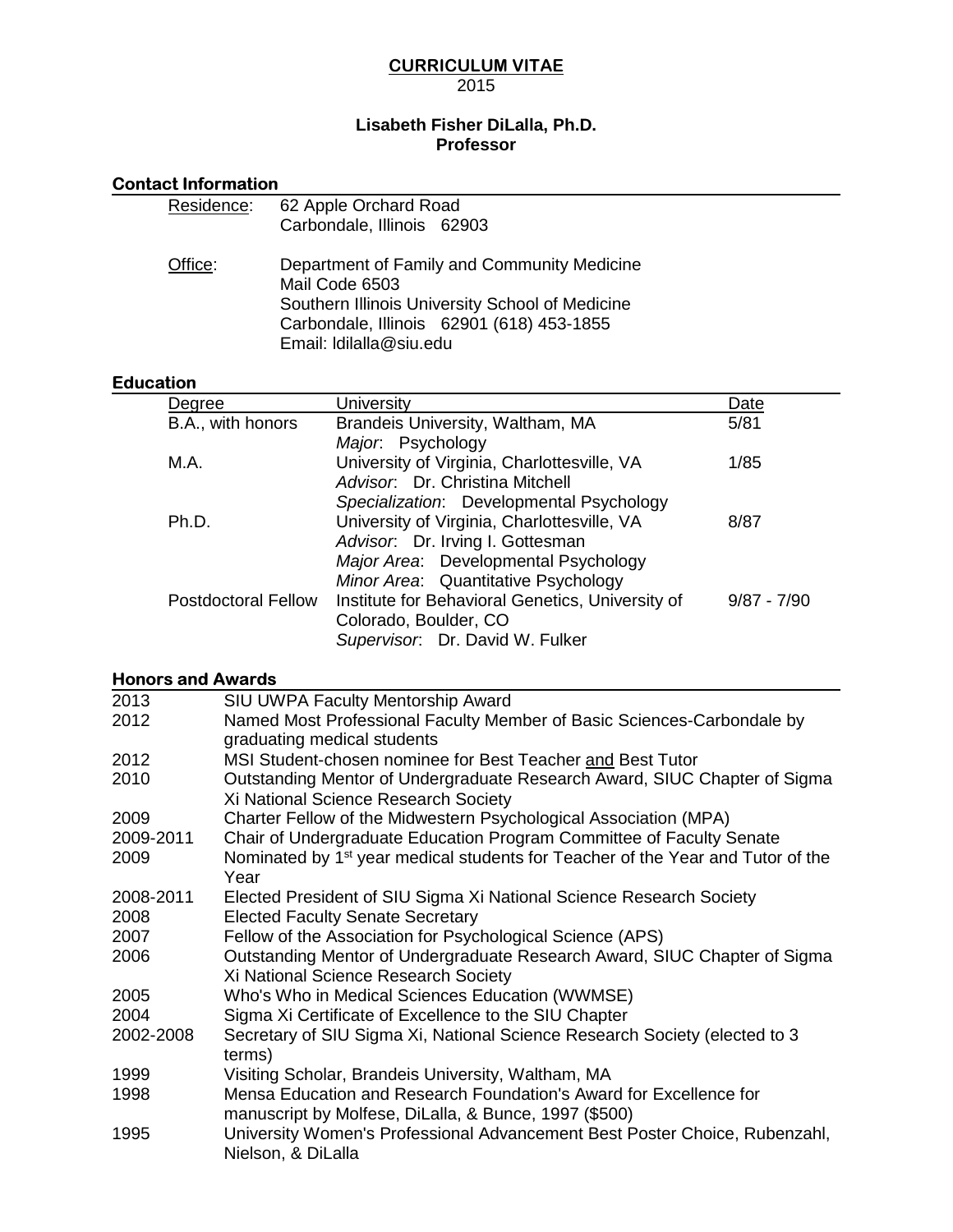| 1991 | Mensa Education and Research Foundation's Award for Excellence for |
|------|--------------------------------------------------------------------|
|      | manuscript by DiLalla et al., 1990 (\$500)                         |
| 1981 | Shalom Award, Brandeis University (\$100)                          |

# Professional Experience

| 2007 - present | Professor, Department of Family and Community Medicine, Southern<br>Illinois University School of Medicine, Carbondale, IL                                                                                             |
|----------------|------------------------------------------------------------------------------------------------------------------------------------------------------------------------------------------------------------------------|
| 1992 - present | Assistant then Associate then Full Professor, Department of Psychology,<br>Southern Illinois University, Carbondale, IL                                                                                                |
| 1999           | Visiting Scholar, Department of Psychology, Brandeis University,<br>Waltham, MA                                                                                                                                        |
| 1998 - 2007    | Associate Professor, Departments of Behavioral and Social Sciences<br>(1998-9), Psychiatry (1999-2002), and Family and Community Medicine<br>(2002-7), Southern Illinois University School of Medicine, Carbondale, IL |
| 1992 - 1998    | Assistant Professor, Department of Behavioral and Social Sciences,<br>Southern Illinois University School of Medicine, Carbondale, IL                                                                                  |
| 1990 - 1992    | Research Assistant Professor, Department of Psychology, Southern<br>Illinois University, Carbondale                                                                                                                    |
| 1989           | Instructor, University of Colorado, Boulder, CO                                                                                                                                                                        |
| 1987 - 1990    | N.I.C.H.D. Postdoctoral Fellowship: Behavioral Genetics; Institute for<br>Behavioral Genetics, University of Colorado, Boulder, CO                                                                                     |
| 1981 - 1987    | Research Assistant to Drs. Irving I. Gottesman, Christina Mitchell,<br>Bennett Bertenthal, & E. Mavis Hetherington, University of Virginia,<br>Charlottesville, VA                                                     |
| Summer 1984    | Consultant to Joint Legislative Audit and Review Committee, Richmond,<br><b>VA</b>                                                                                                                                     |

# Grant Activity

| External: |                                                                                                                                                                                                                                                                                                              |
|-----------|--------------------------------------------------------------------------------------------------------------------------------------------------------------------------------------------------------------------------------------------------------------------------------------------------------------|
| 2006-2008 | DiLalla, L.F., Co-Investigator; Steger, R., P.I. The Southern Illinois<br>Regenerative Medicine Institute - An ABC Approach. Illinois Department of<br>Health and Human Services (\$1,100,000).                                                                                                              |
| 2001      | DiLalla, L. F. – P.I. Behavior Genetic Principles of Development, Personality, and<br>Psychopathology: A Festschrift in Honor of Professor Irving I. Gottesman.<br>American Psychological Association (\$10,570).                                                                                            |
| 2000-2004 | DiLalla, L F. - Co-Investigator; K. Dorsey, P.I. A Longitudinal Curriculum in<br>Spirituality, Cultural, and End of Life Issues. Templeton Foundation (\$25,000).                                                                                                                                            |
| 1997-1999 | DiLalla, L. F. -- Investigator; D.L. Molfese & V.J. Molfese, co-P.I.s. Neonatal<br>Predictors of Language Performance. National Institutes of Health (\$84,627).                                                                                                                                             |
| 1992-1995 | DiLalla, L. F. -- P.I. Differential Parent/Sibling Interaction: A Twin Study. National<br>Institute of Mental Health (\$68,431).                                                                                                                                                                             |
| Internal: |                                                                                                                                                                                                                                                                                                              |
| 2012-2013 | DiLalla, L. F. - P.I. Bullying and Victimization: A Twin Study. SIU SOM RSG<br>(\$15,000).                                                                                                                                                                                                                   |
| 2009-2010 | Habib, R., DiLalla, L. F., & Huggenvik, J. - co-investigator. Default Mode Brain<br>Activity as a Function of APOE Genotype: A Combined Genetic-fMRI Study of<br>Early Risk Factors in Alzheimer's Disease. Center for Alzheimer Disease and<br>Related Disorders (CADRD), SIU SOM (\$28,000).               |
| 2009-2010 | DiLalla, L. F., P.I.; Gilbert, D., & Habib, R. – co-P.I.s. Development of an Eye-<br>Gaze Operant Avoidance Behavior Task for Children: Relevance to Brain Activity<br>and Genetic Influences on Delinquent Behaviors. SIU Center for Integrative<br>Research-Cognitive Neuro Sciences (CIR-CNS) (\$10,000). |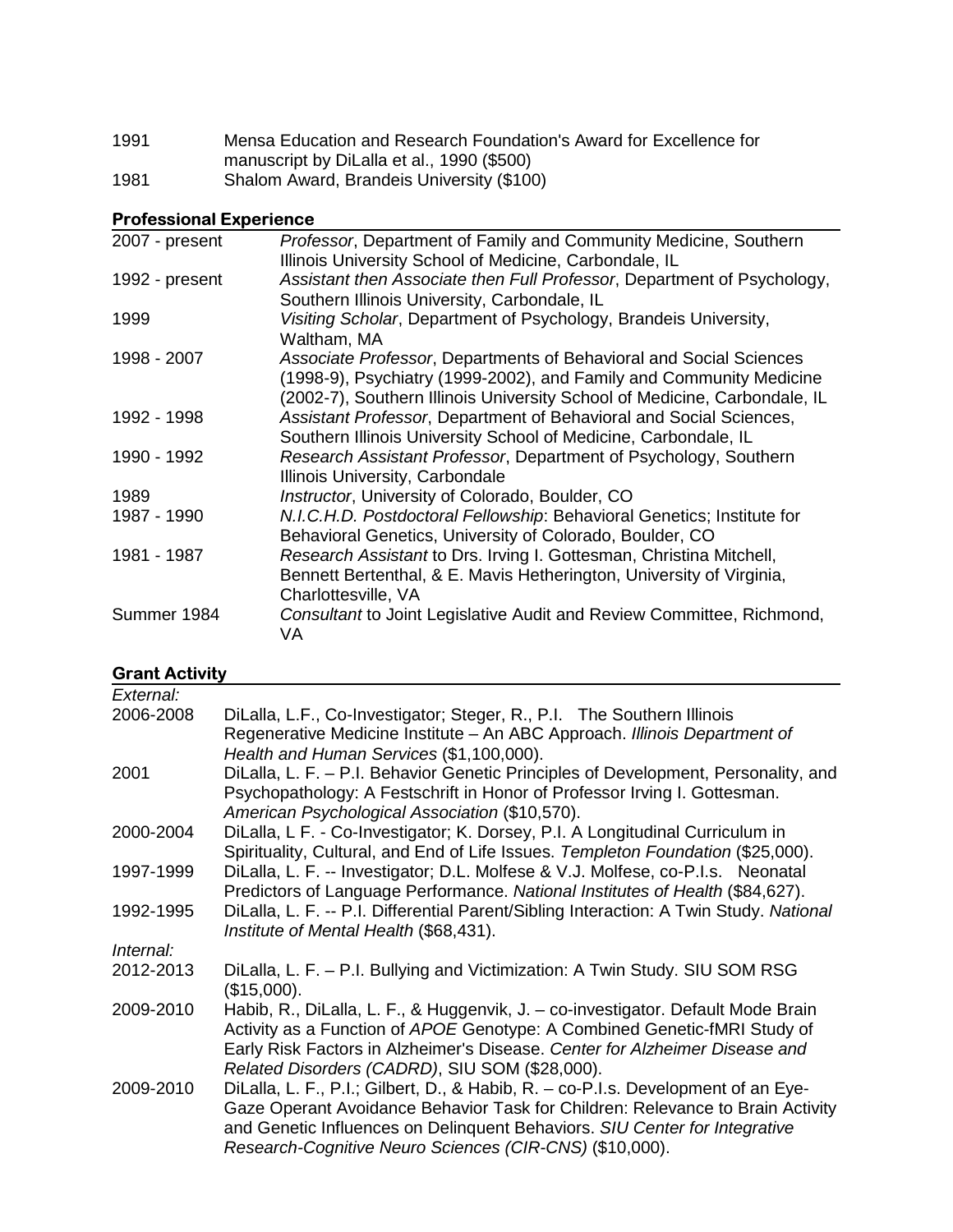| 2002-2009, | DiLalla, L. F. SIUC Undergraduate Assistantship position awards. (Approximately                                                                                                                                                                                                                     |
|------------|-----------------------------------------------------------------------------------------------------------------------------------------------------------------------------------------------------------------------------------------------------------------------------------------------------|
| 2011-2016  | \$8,000 per year).                                                                                                                                                                                                                                                                                  |
| 2006-2007  | DiLalla, L.F., Investigator; Fisher, J.W., P.I. Barriers and Facilitators for Medical<br>Student Involvement in Community Service. Baylor College of Medicine internal<br>educational grant (\$3,475).                                                                                              |
| 2002-2004  | DiLalla, L. F. Longitudinal Prediction of Problem Behaviors in Preschoolers and<br>Adolescents: Developmental and Behavior Genetic Analyses. Central Research<br>Committee of SIU School of Medicine (\$30,000).                                                                                    |
| 2002-2003  | DiLalla, L. F. Joint Women's Studies/University Women's Professional<br>Advancement Juried Competition equipment grant. SIUC (\$484).                                                                                                                                                               |
| 2000-2001  | DiLalla, L. F. Joint Women's Studies/University Women's Professional<br>Advancement Juried Competition equipment grant. SIUC (\$581).                                                                                                                                                               |
| 1998-2000  | DiLalla, L. F. Aggressive and cooperative play behaviors in 5-year-old twins:<br>Behavior genetic analyses. Central Research Committee of SIU School of<br>Medicine (\$20,000).                                                                                                                     |
| 1997-1999  | DiLalla, L. F. The impact of daycare and family attributes on child behavior<br>problems. SIUC Special Research Project. (\$30,000)                                                                                                                                                                 |
| 1995       | DiLalla, L. F. Joint Women's Studies/University Women's Professional<br>Advancement Juried Competition equipment grant request. SIUC (\$404).                                                                                                                                                       |
| 1995       | DiLalla, L. F. University Women's Professional Advancement equipment grant<br>request. SIUC (\$750).                                                                                                                                                                                                |
| 1995       | Molfese, D. L., DiLalla, L. F., & Hetherington, J. Predicting long-term cognitive<br>development outcomes: Growth curve and structural equation modeling applied<br>to a 10-year longitudinal sample of children. SIUC University Priorities and<br>Interdisciplinary Initiative Program (\$6,000). |
| 1993-1996  | DiLalla, L. F. Aggressive play behaviors in 5-year-olds: Normative and behavior<br>genetic analyses. SIUC Special Research Project Grant (\$29,700).                                                                                                                                                |
| 1988       | DiLalla, L. F. Visual and auditory measures of infant intelligence: A pilot study.<br>University of Colorado Health Sciences Center Developmental Psychobiology<br>Endowment Fund Grant (\$2998).                                                                                                   |

# Professional Activities

# **EDITORSHIP:**

- Advisory Founding Editor and Standing Editorial Board Member, Oxford Bibliographies Online (OBO): Psychology, D. S. Dunn (Ed.), 2011-current.
- Guest Co-Editor, L. F. DiLalla & P. Y. Mullineaux, Special issue: Genetic Influences on Peer and Family Relationships Across Development, Journal of Youth and Adolescence, 44(7), 2015.
- Invited Guest Editor, Special issue: Developmental Perspectives on Intelligence, Journal of School Psychology, 38(1), 2000.
- Invited Guest Editor, Special issue: Behavioral Genetics, Developmental Neuropsychology, 14(1), 1998.
- Editorial Board, Frontiers in Personality and Social Psychology, 2014-.
- Editorial Board, Journal of Abnormal Child Psychology, 2012-.
- Editorial Board, Frontiers in Behavioral and Psychiatric Genetics, 2012-.
- Editorial Board, Behavior Genetics, 1999-.
- Editorial Board, Journal of School Psychology, 1999-2007.

# **PROFESSIONAL ORGANIZATIONS:**

Sigma Xi

Society for Research in Child Development

Behavior Genetics Association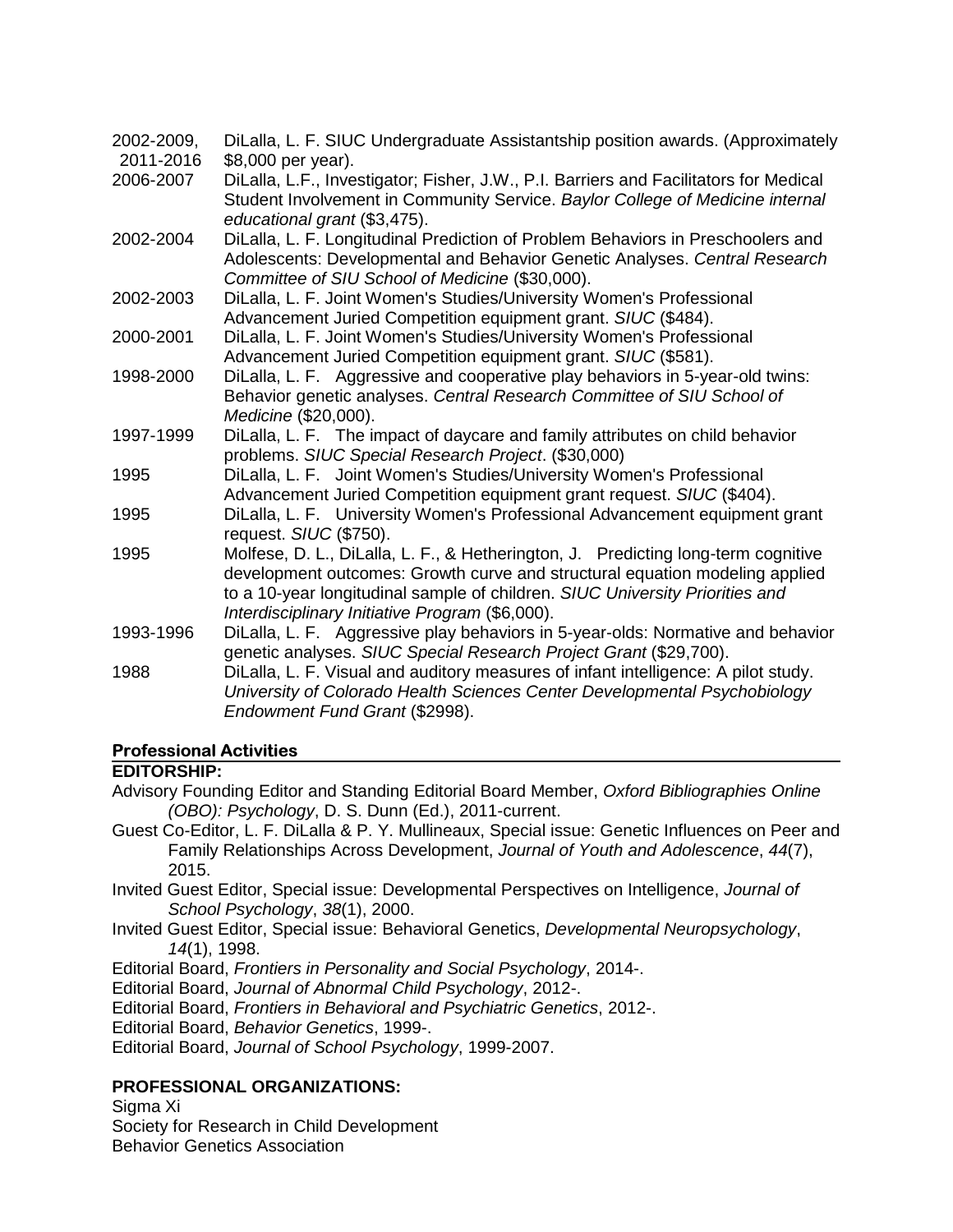Association for Psychological Science International Society for Twin Studies International Society for Research on Aggression Midwestern Psychological Association Academy for Scholarship in Education, SIU School of Medicine

# **CONSULTANT:**

Behavioral coding consultant, Dr. S. Rhee, Univ. of Colorado NIH grant, 2011. Research Consultant, Basic Emergency Life Safety Skills (BELSS) Project, Education Development Center, Inc., Newton, MA, funded by the U.S. Dept. of Health and Human Services, 1998 Research Consultant, Institute for Social Research, Boulder, CO, 1988

Statistical Consultant, Dr. Sandra Scarr, University of Virginia, 1986-1987 Research Consultant, Government of Bermuda, 1985

# **CONFERENCE ORGANIZATION:**

Festschrift Conference Organizer, Minneapolis, MN, June, 2001: Behavior Genetic Principles -- Development, Personality, and Psychopathology: A Festschrift in Honor of Professor Irving I. Gottesman; funded by the American Psychological Association (APA).

SIUC Life Span Development Conferences Co-Organizer, Carbondale, IL: Temperament and Personality Development Across the Life Span, 1997 Assessment and Intervention Issues Across the Life Span, 1995 Assessment of Biological Mechanisms Across the Life Span, 1993

Symposium Chair for National and International Conferences:

- DiLalla, L. F., Chair. (2015). Parents and culture as parts of the gene-environment landscape of development. Symposium to be presented to the Society for Research in Child Development, March, Philadelphia, PA.
- DiLalla, L. F., Co-Chair. (2010). Factors influencing emergence, timing, change, and stability of aggression during childhood and adolescence. Symposium presented to the International Society for Research on Aggression, July, Storrs, CT.
- DiLalla, L. F., Chair. (2009). Warm versus insensitive parenting and children's problem behaviors: Evidence for gene-environment correlations. Symposium presented to the Society for Research in Child Development, April, Denver, CO.
- DiLalla, L. F., Chair. (2006). Genetic influences on cognitive and social development across the life span. Symposium presented to the Conference on Human Development, April, Louisville, KY.
- DiLalla, L. F., Chair. (2003). Predicting behavior problems: The interactive roles of genetics, emotion, and parental environment. Symposium presented to the Society for Research in Child Development, April, Tampa, FL.
- DiLalla, L. F., Chair. (1999). Biological and environmental pathways to aggressive behavior in children. Symposium presented to the Society for Research in Child Development, April, Albuquerque, NM.
- DiLalla, L. F., Chair. (1992). Behavioral inhibition in toddlers: Biological, physiological, and environmental correlates. Symposium presented to the International Conference on Infant Studies, May, Miami, FL.

# **INVITED REVIEWER:**

Grants:

National Institute of Mental Health, Special emphasis panel on psychiatric genetics National Science Foundation and Oak Ridge Associated Universities, Graduate Research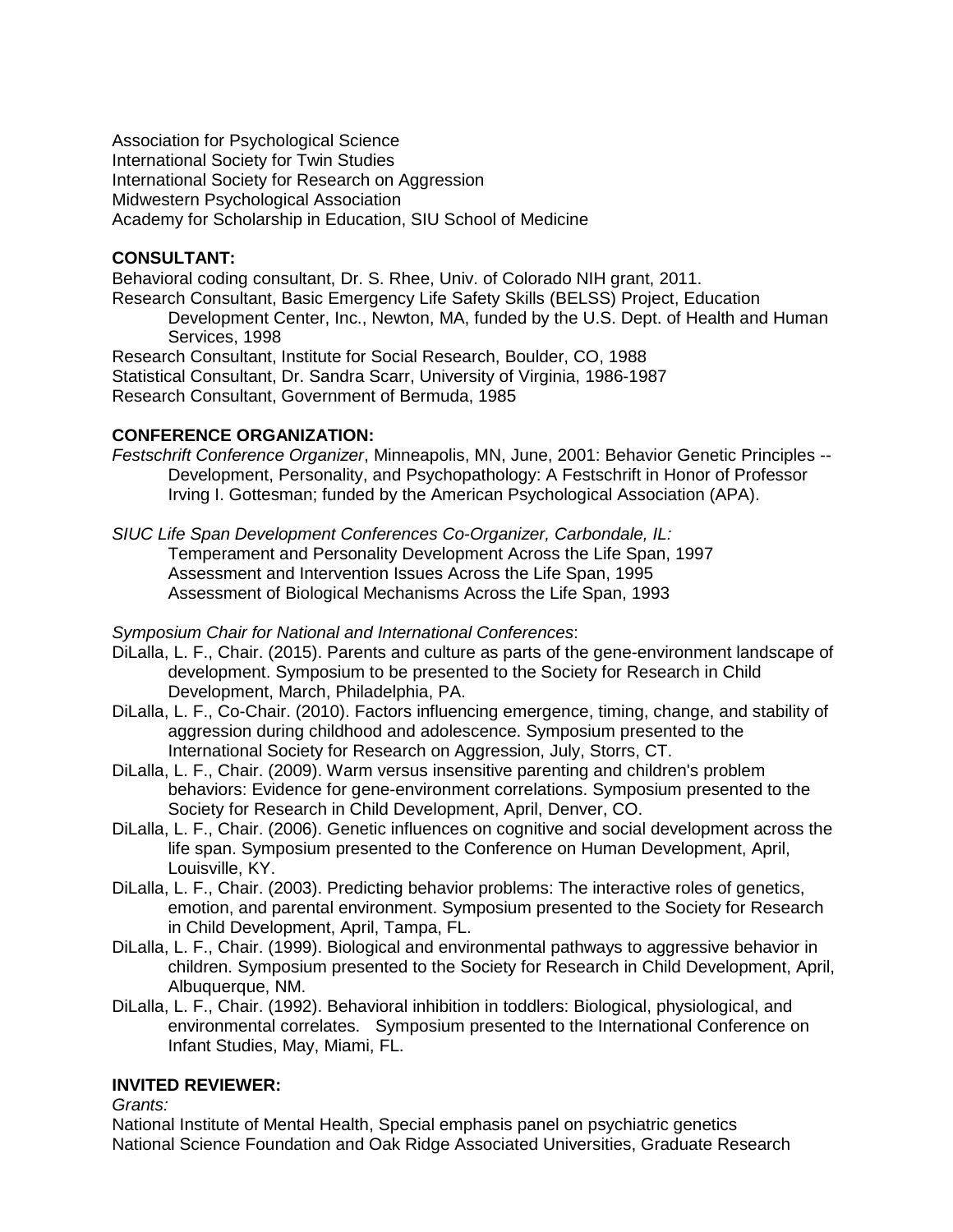Fellowship Program panelist Netherlands Organization for Scientific Research National Institute of Mental Health, Department of Health and Human Services National Science Foundation, Social Psychology Program Israel Science Foundation 2006 Institute for Mental Health Research, Arizona 2007, 2015 SIUC Interdisciplinary Seed Grant competition The Health Research Council of New Zealand

#### Journals:

Child Development Perspectives Neuropsychiatric Genetics Journal of Genetic Psychology Psychological Science Child Development **Behavior Genetics** Developmental Psychology Development and Psychopathology Developmental Science Journal of Educational Psychology Journal of Child Psychology & Psychiatry Criminal Justice and Behavior Journal of Social Behavior and Personality Evolution and Human Behavior Developmental Neuropsychology Journal of Adolescence Journal of Abnormal Psychology Journal of Vocational Interests Teaching and Learning in Medicine **Property** Psychology of Women Quarterly Journal of Abnormal Child Psychology Psychiatry Research British Journal of Developmental Psychology Public Health Nursing Journal of the American Board of Family Medicine Frontiers in Psychology International Journal of Behavioral Development Assessment Psychological Reports: Perceptual and Motor Skills BMC Pregnancy and Childbirth European Journal of Developmental Psychology European Journal of Psychology of Education

## Books:

Prentice Hall **Academic Press** Sinauer Associates John Wiley & Sons Inc. McGraw-Hill Springer

Conferences: Society for Research in Child Development Society for Research in Adolescence

Paper Session Chair at Behavior Genetics Association Meetings (recent): Early Childhood session, June, 2014

#### **Publications**

REFEREED JOURNAL ARTICLES:

- DiLalla, L.F., Bersted\*, K., & John, S.G. (in press, 2015). Evidence of reactive geneenvironment correlation in preschoolers' prosocial play with unfamiliar peers. Developmental Psychology, 51(8).
- Mullineaux, P.Y., & DiLalla, L.F. (2015). Genetic influences on peer and family relationships across adolescent development: Introduction to the special issue. Journal of Youth and Adolescence, 44(7), 1347-1359. doi: 10.1007/s10964-015-0306-0
- DiLalla, L.F., Bersted\*, K., & John, S.G. (2015). Peer victimization and DRD4 influence problem behaviors in young children. Journal of Youth and Adolescence, 44(8), 1478-1493. DOI: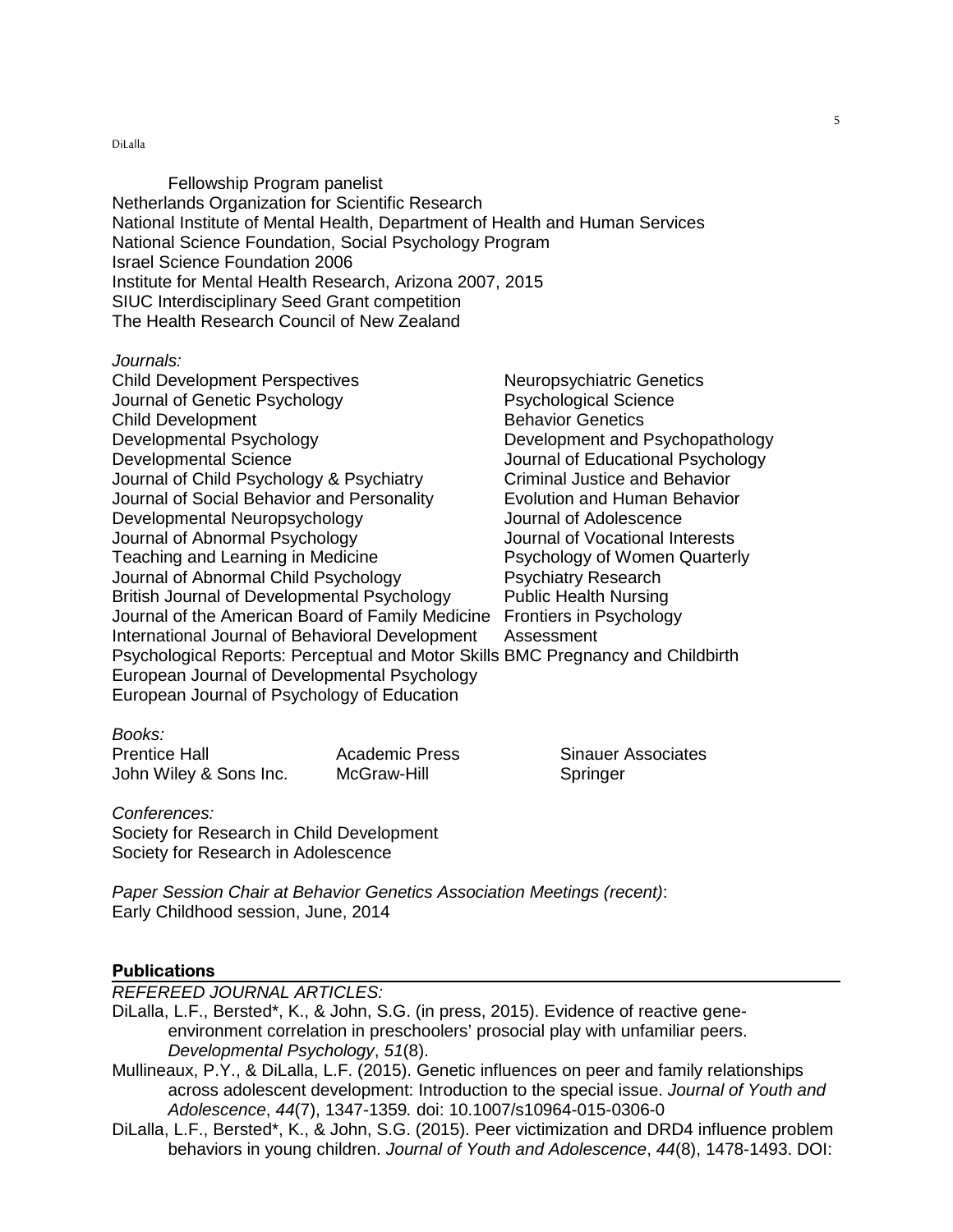### 10.1007/s10964-015-0282-4

- Klaver\*, J.M., Palo\*, A., & DiLalla, L.F. (2014). Inaccuracy of perceived competence ratings is associated with problem behaviors in 5-year-old children. Journal of Genetic Psychology, 175(5), 363-381. doi:10.1080/00221325.2014.932269
- DiLalla, L.F., & John\*, S.G. (2014). Genetic influences on victimization during preschool play with unfamiliar peers. Merrill-Palmer Quarterly, 60(2), 168-192. doi: 10.1353/mpq.2014.0007 **Invited contribution.**
- John\*, S.G., & DiLalla, L.F. (2013). Explaining differential reporting of victimization between parents and children: A consideration of social biases. Behavioral Sciences: Special Issue on Functional Perspectives on Emotion, Behavior, and Cognition, 3, 473-491. doi:10.3390/bs3030473
- DiLalla, L.F., Gheyara\*, S., & Bersted\*, K. (2013). The Southern Illinois Twins and Siblings Study (SITSS): Description and update. Twin Research and Human Genetics, 16(1), 371-375.
- Jenkins, W.D., DiLalla, L.F., & Dzara, K. (2012). Letter to the Editor: University students' pursuit of healthy behaviors may influence sexual risk reduction strategies. Preventive Medicine, 55, 650-652.
- Boeldt, D., Rhee, S.H., DiLalla, L.F., Corey, R., Mullineaux, P.Y., Schulz-Heik, J., Hewitt, J.K., & Young, S. (2012). The association between positive parenting and externalizing behavior. Infant and Child Development, 21, 85-106.
- Biebl\*, S.J.W., DiLalla, L.F., Davis\*, E.K., Lynch\*, K.A., & Shinn\*, S.O. (2011). Longitudinal associations among peer victimization and physical and mental health problems. Journal of Pediatric Psychology, 36, 868-877. doi: 10.1093/jpepsy/jsr025
- Mathias\*, J., Biebl\*, S.J.W., & DiLalla, L.F. (2011). Self-esteem accuracy and externalizing problems in preschool-aged boys. Journal of Genetic Psychology, 172(3), 1-8.
- Elam\*, K.K., Carlson, J.M., DiLalla, L.F., & Reinke, K.S. (2010). Genetic influences on the capture of spatial attention by emotional faces in 5-year-old twins. Evolutionary Psychology, 8(4), 754-767.
- Biebl\*, S.J.W., & DiLalla, L.F. (2010). Early temperament as a risk factor for physical and relational bullying. Bullying Special Edition of Education.com. http://www.education.com/reference/article/temperament-bullying-risk-factor/
- DiLalla, L.F., Elam\*, K.K., & Smolen, A. (2009). Genetic and environmental effects on preschoolers' social behaviors. Developmental Psychobiology, 51, 451-463. doi 10.1002/dev.20384.
- Mullineaux, P.Y., & DiLalla, L.F. (2009). Creative preschool play behaviors and early adolescent creativity. Journal of Creative Behavior, 43, 41-57.
- Hull, S., DiLalla, L.F., & Dorsey, J.K. (2008). Prevalence of health-related behaviors among physicians and medical trainees. Academic Psychiatry, 32(1), 31-38.
- DiLalla, L.F. (2008). A structural equation modeling (SEM) overview for medical researchers. Journal of Developmental and Behavioral Pediatrics, 29(1), 51-54. **Invited contribution.**
- DiLalla, L. F., & Mullineaux\*, P. Y. (2008). The effect of classroom environment on problem behaviors: A twin study. Journal of School Psychology, 46(2), 107-128. Available online since 21 March 2007: doi:10.1016/j.jsp.2007.02.001.
- Mogharreban, N., & DiLalla, L. F. (2006). Comparison of defuzzification techniques for analysis of non-interval data. Proceedings of the International Fuzzy Systems Association, North American Fuzzy Information Processing Society, NAFIPS, 1, 328-331.
- Mogharreban, N., & DiLalla, L. F. (2006). Fuzzy inference in the analysis of a questionnaire: A case for use with the Checklist of Peer Relationships. WSEAS Transactions on Information Science and Applications, 3, No 12, 2485-2491.
- DiLalla, L. F. (2006). Social development in twins. Twin Research and Human Genetics, 9, 95-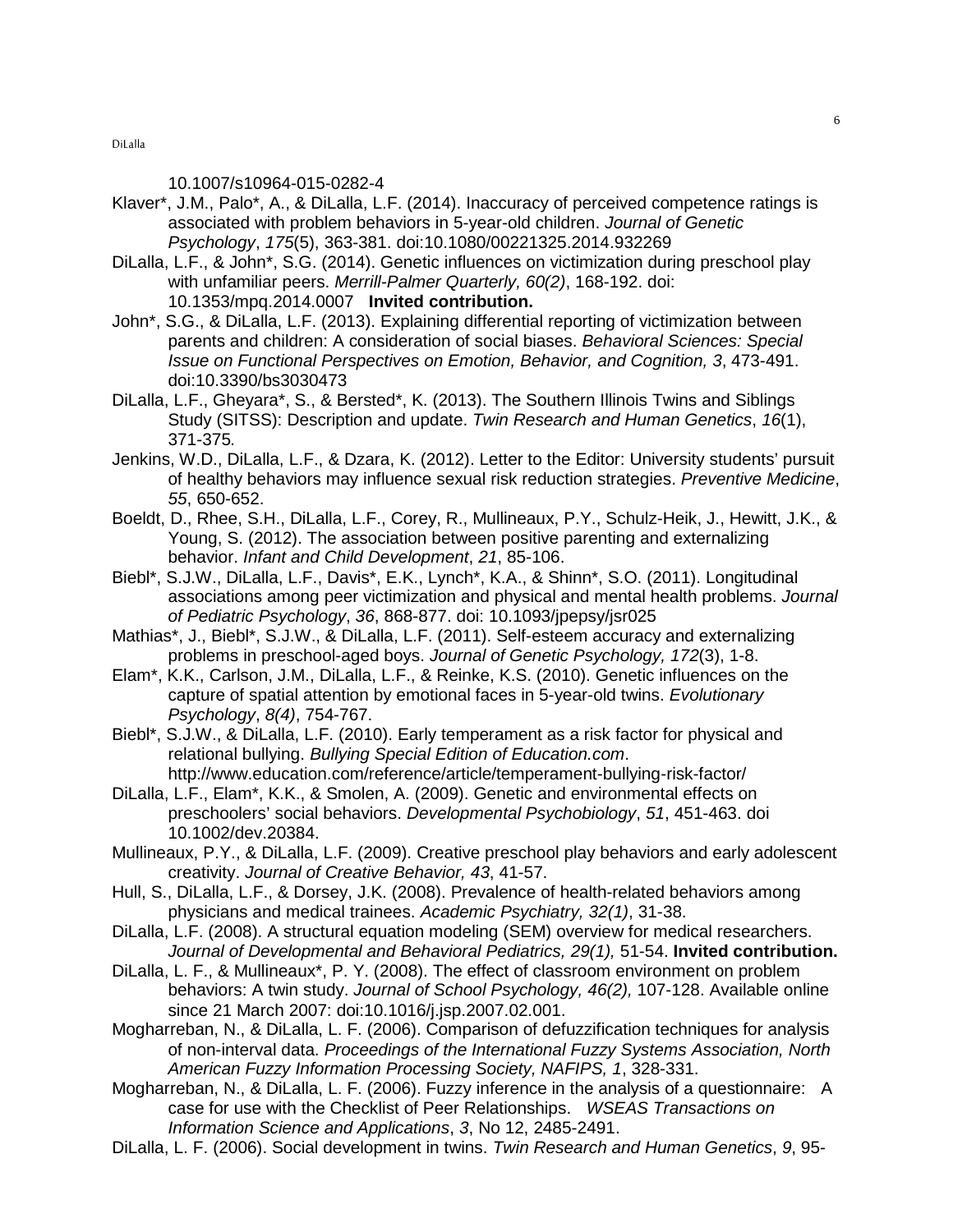102.

- DiLalla, L. F., & Caraway\*, R. A. (2004). Behavioral inhibition as a function of relationship in preschool twins and siblings. Twin Research, 7, 449-455.
- DiLalla, L. F., Marcus\*, J. L., & Wright-Phillips\*, M. (2004). Longitudinal effects of preschool behavioral styles on early adolescent school performance. Journal of School Psychology, 42(5), 385-401.
- DiLalla, L. F., Hull, S., & Dorsey, J. K. (2004). Empathy, acceptance of spirituality, and wellness in medicine: A cross-sectional study. Teaching and Learning in Medicine, 16, 165-170.
- DiLalla, L. F. (2002). Behavior genetics of aggression in children: Review and future directions. Developmental Review, 22, 593-622. Reprinted in K. M. Beaver & A. Walsh (Eds.), The library of essays in theoretical criminology - Biosocial theories of crime. Surrey, UK: Ashgate Pub Ltd. (2010).
- DiLalla, L. F. (2002). Preschool social and cognitive behaviors: The Southern Illinois Twins. Twin Research, 5, 468-471.
- DiLalla, L. F. (2001). Foreward: Behavior genetic principles Development, personality, and psychopathology: A festschrift in honor of Prof. Irving I. Gottesman. Twin Research, 4, 277-284.
- Hull, S. K., DiLalla, L. F., & Dorsey, J. K. (2001). Student attitudes toward wellness, empathy and spirituality in the curriculum. Academic Medicine, 76, 114.
- Espy, K. A., Molfese, V. J., & DiLalla, L. F. (2001). Effects of environmental measures on intelligence in young children: Growth curve modeling of longitudinal data. Merrill-Palmer Quarterly, 47, 42-73. Reprinted in MENSA Research Journal, 34, 24-52 (2003).
- DiLalla, L. F. (2000). Development of intelligence: Current research and theories. Journal of School Psychology, 38, 3-7.
- DiLalla, L. F. (1999). Book review of "Entwined lives: Twins and what they tell us about human behavior" by Nancy L. Segal. Behavior Genetics, 29, 481-482.
- DiLalla, L. F. (1998). Daycare, child, and family influences on preschoolers' social behaviors in a peer play setting. Child Study Journal, 28, 223-244.
- DiLalla, L. F. (1998). Developmental neuropsychology: A behavioral genetic perspective. Developmental Neuropsychology, 14, 1-6.
- Bishop\*, E G, & DiLalla, L. F. (1998). A method for predicting behavioral rating success. Infant Behavior and Development, 21, 163-166.
- Molfese, V. J., DiLalla, L. F., & Bunce\*, D. (1997). Prediction of the intelligence test scores of 3- to 8-year-old children by home environment, socio-economic status, and biomedical risks. Merrill-Palmer Quarterly, 43, 219-235.
- DiLalla, L. F., & Bishop\*, E G (1996). Differential maternal treatment of infant twins: Effects on infant behavior. Behavior Genetics, 26(6), 535-542.
- Molfese, V. J., DiLalla, L. F., & Lovelace\*, L. (1996). Perinatal, home environment, and infant measures as successful predictors of preschool cognitive and verbal abilities. International Journal of Behavioral Development, 19, 101-119.
- DiLalla, L. F., & DiLalla, D. L. (1995). What is "heritability" and what is it not? Midwestern Educational Researcher, 8, 36-37. **Invited contribution.**
- Molfese, V. J., & DiLalla, L. F. (1995). Intelligence in four- to seven-year-old children: Approaches to cost-effective predictors in a longitudinal sample. Early Education and Development, 6, 265-277.
- DiLalla, L. F., Kagan, J., & Reznick, J. S. (1994). Genetic etiology of behavioral inhibition among two-year-old children. Infant Behavior and Development, 17, 405-412.
- DiLalla, L. F., & Gottesman, I. I. (1991). Biological and genetic contributors to violence -- Widom's untold tale. Psychological Bulletin, 109(1), 125-129.
- DiLalla, L. F., Thompson, L. A., Plomin, R., Phillips, K., Fagan, J. F., Haith, M. M., Cyphers, L.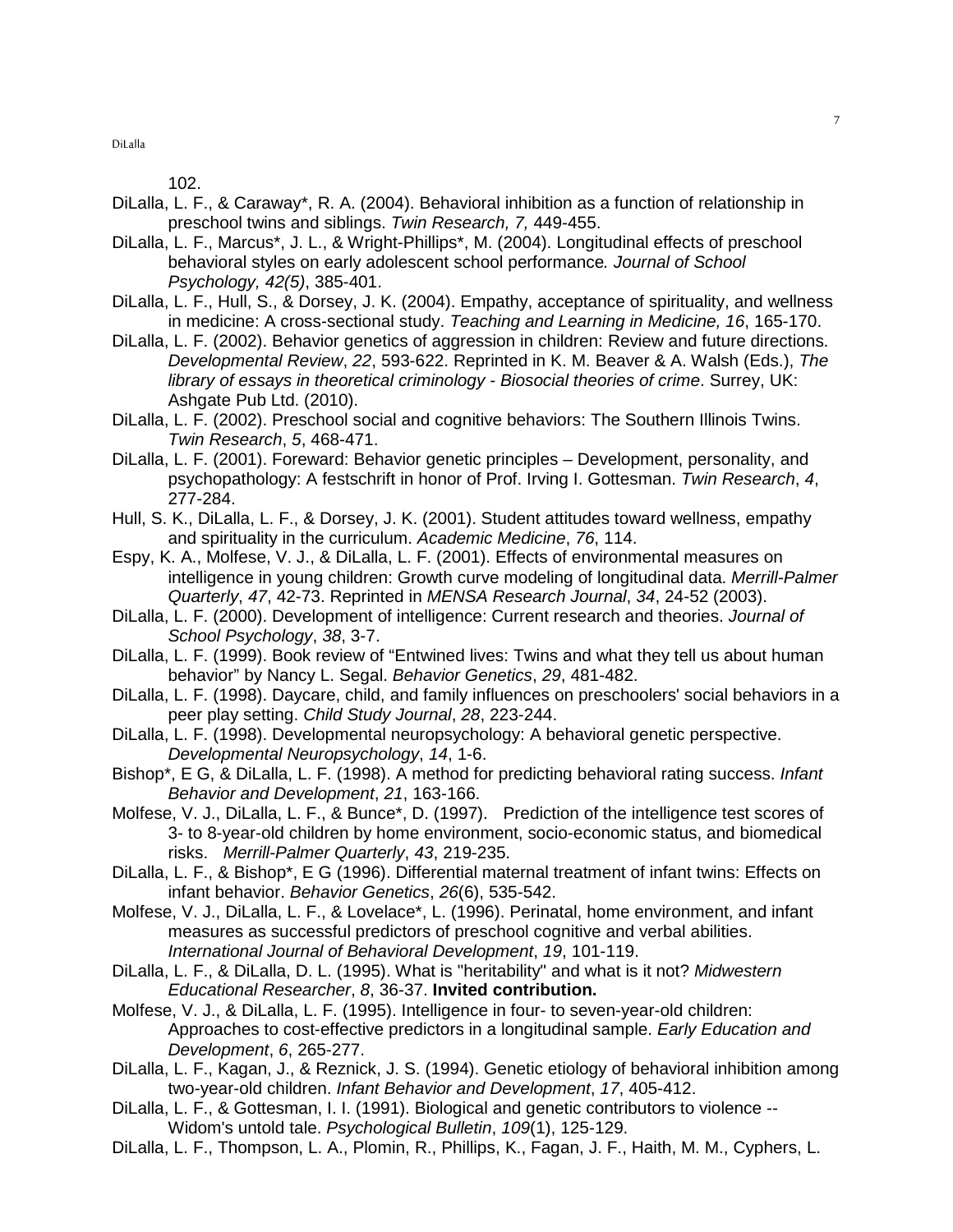H., & Fulker, D. W. (1990). Infant predictors of preschool and adult IQ: A study of infant twins and their parents. Developmental Psychology, 26(5), 759-769.

- Cardon, L. R., DiLalla, L. F., Plomin, R., DeFries, J. C., & Fulker, D. W. (1990). Genetic correlations between reading performance and IQ in the Colorado Adoption Project. Intelligence, 14, 245-257.
- DiLalla, L. F., & Gottesman, I. I. (1989). Heterogeneity of causes for delinquency and criminality: Lifespan perspectives. Development and Psychopathology, 1, 339-349.
- DiLalla, L. F. (1989). Sociobiological theories: Important and missing links in developmental psychology. Contemporary Psychology, 34(4), 352-353.
- DiLalla, L. F., Mitchell, C. M., Arthur, M. W., & Pagliocca, P. M. (1988). Aggression and delinquency: Family and environmental factors. Journal of Youth and Adolescence, 17(3), 233-246.
- DiLalla, L. F., & Watson, M. W. (1988). Differentiation of fantasy and reality: Preschoolers' reactions to interruptions in their play. Developmental Psychology, 24(2), 286-291. Reprinted in Lauter-Klatell, N. (Ed.), Understanding human development: A book of readings. CA: Mayfield Publishing Co. (1989).
- Gottesman, I. I., & DiLalla, L. F. (1987). A review of W. Maxwell and M. Maxwell's "52 ways to raise the IQ of a child". Contemporary Psychology, 32, 189.

### BOOKS:

- DiLalla, L. F. (Ed.) (2004). Behavior genetic principles: Perspectives in development, personality, and psychopathology. Washington, DC: APA Press.
- Dollinger, S. M. C., & DiLalla, L. F. (Eds.) (1997). Assessment and intervention across the life span. NJ: Erlbaum Press.
- DiLalla, L. F., & Clancy Dollinger, S. M. (Eds.) (1995). The assessment of biological mechanisms across the lifespan. NJ: Erlbaum Press.

#### BOOK CHAPTERS:

- DiLalla, L.F., & Bersted\*, K. (2015). Biosocial foundations of externalizing behaviors. In M. Delisi & M. Vaughn (Eds.), Handbook of Biosocial Criminology, Routledge.
- DiLalla, L.F., Mullineaux, P.Y., & DiLalla, D.L. (2015). Mendelian versus molecular genetics. In R. Cautin & S. Lilienfeld (Eds.), The Encyclopedia of Clinical Psychology, Wiley-Blackwell.
- DiLalla, L.F. (2014). Undergraduate mentoring. In D.S. Dunn (Ed.), The Oxford Handbook on Undergraduate Education, Oxford Press. doi: 10.1093/oxfordhb/9780199933815.013.72
- DiLalla, L. F., Mullineaux, P. Y., & Biebl\*, S. J. W. (2012). Social-emotional development through a behavior genetics lens: Infancy through preschool. In J. Benson (Ed.), Advances in Child Development and Behavior, Vol. 42 (pp. 153-196). London: Elsevier Pub.
- DiLalla, L. F. (2011). Behavioral genetics. Oxford Bibliographies Online: Psychology. doi: 10.1093/obo/9780199828340-0010
- DiLalla, L. F. & Gheyara\*, S. (2011). The genetics of criminality and delinquency. In K. Beaver & A. Walsh (Eds.), The Ashgate research companion to biosocial theories of crime (pp. 71- 92). Surrey, UK: Ashgate Publishing.
- DiLalla, L. F., Bell\*, K., & Long\*, S. S. (2009). Peer interactions and delinquency. In O. Sahin & J. Maier (Eds.), Delinquency: Causes, reduction and prevention (pp. 213-228). Nova Science Publishers.
- DiLalla, L. F. & Elam\*, K. K. (2008). Influencias geneticas e ambientais no comportamento agressivo de criancas e adolescentes. In A. Matos, C. Vieira, S. Nogueira, J. Boavida, & L. Alcoforado (Eds.), A Maldade Humana: Fatalidade ou Educacao? (pp. 131-152).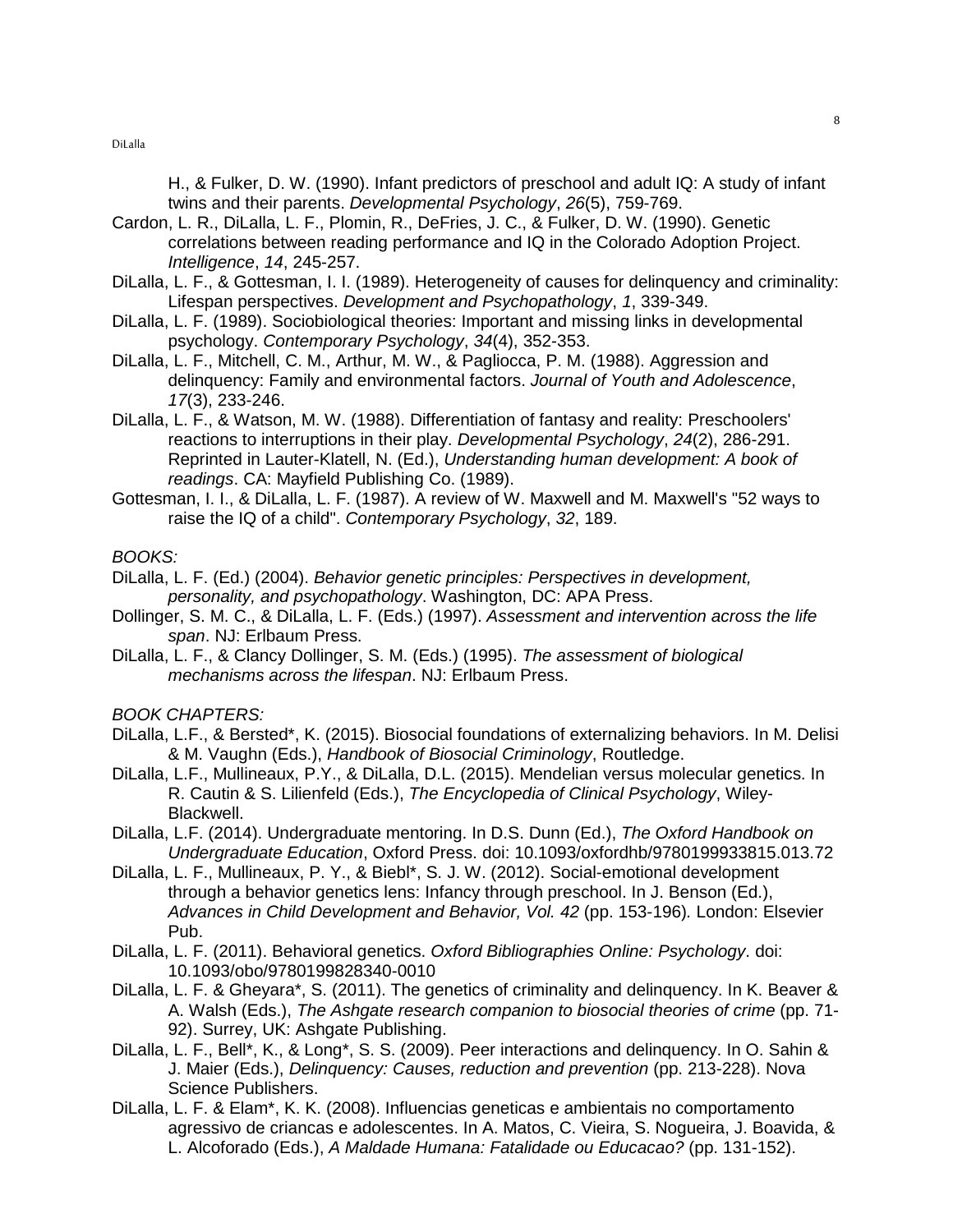Coimbra, Portugal: Almedina.

- DiLalla, L. F. (2008). O papel da familia no desenvolvimento do comportamento pro-social e agressivo. In A. Matos, C. Vieira, S. Nogueira, J. Boavida, & L. Alcoforado (Eds.), A Maldade Humana: Fatalidade ou Educacao? (pp. 289-307). Coimbra, Portugal: Almedina.
- DiLalla, L. F., Mullineaux\*, P. Y., & Elam\*, K. (2008). Twins. In M. M. Haith & J. B. Benson (Eds.), Encyclopedia of Infant and Early Childhood Development. Vol. 3 (pp. 369-379). St. Louis, MO: Elsevier Inc. Reprinted in (2009). J. B. Benson & M. M. Haith (Eds.), Language, memory, and cognition in infancy and early childhood. Also reprinted in (2009). J. B. Benson & M. M. Haith (Eds.), Social and emotional development in infancy and early childhood.
- DiLalla, L. F. (2004). Behavioral genetics: Background, current research, and goals for the future. In L. F. DiLalla (Ed.), Behavior genetic principles: Perspectives in development, personality, and psychopathology (pp. 3-15). Washington, DC: APA Press.
- DiLalla, L. F., & DiLalla, D. L. (2004). Genética do comportamentoe conduta anti-social: Perspectivas desenvolvimentistas. In A.C. Fonseca (ed.) Comportamento Anti-social e Crime: Da infância à idade adulta (pp. 323-359). Nova Almedina: Coimbra.
- DiLalla, L. F., & Caraway\*, R. (2003). Developmental psychopathology. In D. N. Cooper (Ed.), Encyclopedia of the Human Genome, Vol. 1 (pp. 1107-1111). Nature Publishing Group.
- DiLalla, L. F. (2000). Structural equation modeling: Uses and issues. In H. E. A. Tinsley & S. D. Brown (Eds.), Handbook of applied multivariate statistics and mathematical modeling (pp. 439-464). San Diego: Academic Press.
- DiLalla, L. F., & Jones\*, S. (2000). Genetic and environmental influences on temperament in preschoolers. In V. J. Molfese and D. L. Molfese (Eds.), Temperament and personality development across the life span. (pp. 33-55). NJ: Erlbaum Press.
- DiLalla, L. F., & Falligant\*, E. L. (1995). An environmental and behavior genetic perspective on behavioral inhibition in toddlers. In L. F. DiLalla & S. M. Clancy Dollinger (Eds.), The assessment of biological mechanisms across the lifespan (pp. 91-119). NJ: Erlbaum Press.
- DiLalla, L. F., & Nielson\*, L. (1994). Crime and delinquency. In R. Sternberg (Ed.), Encyclopedia of Intelligence. (pp. 306-311). NY: Macmillan Publishing Co.
- DiLalla, L. F., & Patrick\*, C. (1994). Evolution of human intelligence. In R. Sternberg (Ed.), Encyclopedia of Intelligence. (pp. 406-412). NY: Macmillan Publishing Co.
- Emery, R. E., Hetherington, E. M., & DiLalla, L. F. (1984). Divorce, children, and social policy. In H. Stevenson, and A. Siegal (Eds.), Social Policy and Children. Chicago: University of Chicago Press.

\* Names with asterisks were students in my lab at the time of writing.

## INVITED PRESENTATIONS**:**

International/Regional:

- DiLalla, L.F., Biebl\*, S.J.W., Smolen, A., Gheyara\*, S., Pitts\*, A., & Long\*, S. (2011). Genotype and parental sensitivity predict child externalizing problems longitudinally. Symposium paper presented to the Behavior Genetics Association, June, Newport, RI.
- DiLalla, L. F. (2009, November). Twins and cloning: Ethics and reproduction in a new world. Science Café, Carbondale, IL.
- DiLalla, L. F. (2007, April). Genetic influences on aggression and prosocial behaviors in young children. Colloquium presentation to the Psychology Department at Northern Illinois University, DeKalb, IL.
- DiLalla, L. F. (2007, April). Behavioral genetic methodology. Workshop presentation to the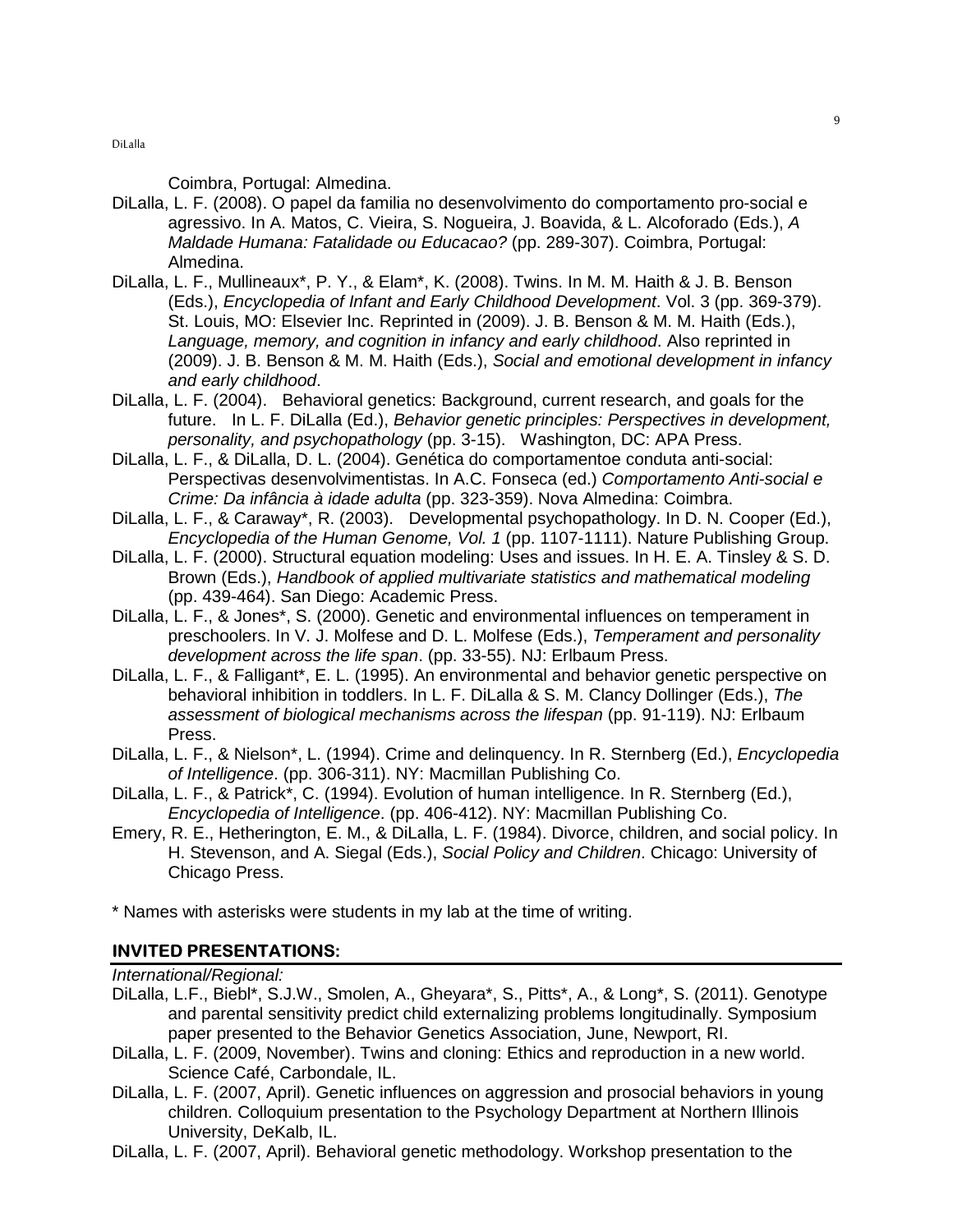Psychology Department at Northern Illinois University, DeKalb, IL.

- DiLalla, L. F. (2006, December). Genetic and environmental influences on aggression in children and adolescents. Paper presented to the Congress on "A Maldade Humana: Fatalidade ou Educacao?" Coimbra, Portugal.
- DiLalla, L. F. (2006, December). The role of family in the development of prosocial and aggressive behaviors. Paper presented to the Congress on "A Maldade Humana: Fatalidade ou Educacao?" Coimbra, Portugal.
- DiLalla, L. F. (2005, March). Genetic and environmental analysis of early prosocial and aggressive behaviors. Colloquium presented to Clinical Sciences, Indiana University, Bloomington, IN.
- DiLalla, L. F. (2004, March). Predicting adolescent aggression from preschool peer interactions. Symposium paper presented to the Society for Research in Adolescence, Baltimore, MD.
- DiLalla, L. F. (1999, June). Developmental behavior genetics: A methodology review and a summary of aggression results. Colloquium presentation at the New England Research Institute, Watertown, MA.
- DiLalla, L. F. (1999, March). Developmental behavioral genetics: A not-so-new kid on the block. Colloquium presentation at Brandeis University, 50 Year Distinguished Alumni Colloquium Series, Waltham, MA.
- DiLalla, L. F. (1998, April). New insights from twin studies on cognitive and emotional development: A discussion. Symposium discussion presented to the International Society for Infant Studies, Atlanta, GA.
- DiLalla, L. F. (1997, October). Genetic and environmental influences on temperament in preschoolers. Paper presented to the Life Span Development Conference, Carbondale, IL.
- DiLalla, L. F. (1997, April). Parenting and home environment as influences of cognitive and social development: A discussion. Symposium discussion presented to the Society for Research in Child Development, Washington, D.C.
- DiLalla, L. F. (1996, May). Genetic and environmental mediators of preschool aggression. Paper presented to the Midwestern Psychological Association meetings, Chicago, IL.
- DiLalla, L. F. (1995). Effective approaches to prediction in longitudinal samples -- What do we know and what is still needed after all this work? Symposium discussant at the Society for Research in Child Development, March, Indianapolis, IN.
- DiLalla, L. F. (1993, March). Behavioral and genetic bases of inhibition in toddlers. Paper presented to the Life Span Development Conference, Carbondale, IL.

SIUC:

- DiLalla, L. F. (2001). LISREL. Presented to the Accounting Department lunch workshop, SIUC, Carbondale, IL.
- DiLalla, L. F. (1996). Grant experiences. Presented to the ORDA Workshop for New Faculty Members, SIUC, Carbondale, IL.
- DiLalla, L. F. (1995). LISREL as a Data Analysis Tool: What, When, Where, Why, and How? Presented to the Department of Business and Management, Southern Illinois University, Carbondale, IL.
- DiLalla, L. F. (1994). Women's Issues: A Personal Perspective. Presented to the Women's Issues in Higher Education Seminar, Southern Illinois University, Carbondale, IL.
- DiLalla, L. F. (1993). Conducting Research Using a Personal Computer. Presented to the University Computing Connection - Interconnectivity of Systems and Technology in Use at SIUC workshop, Southern Illinois University, Carbondale, IL.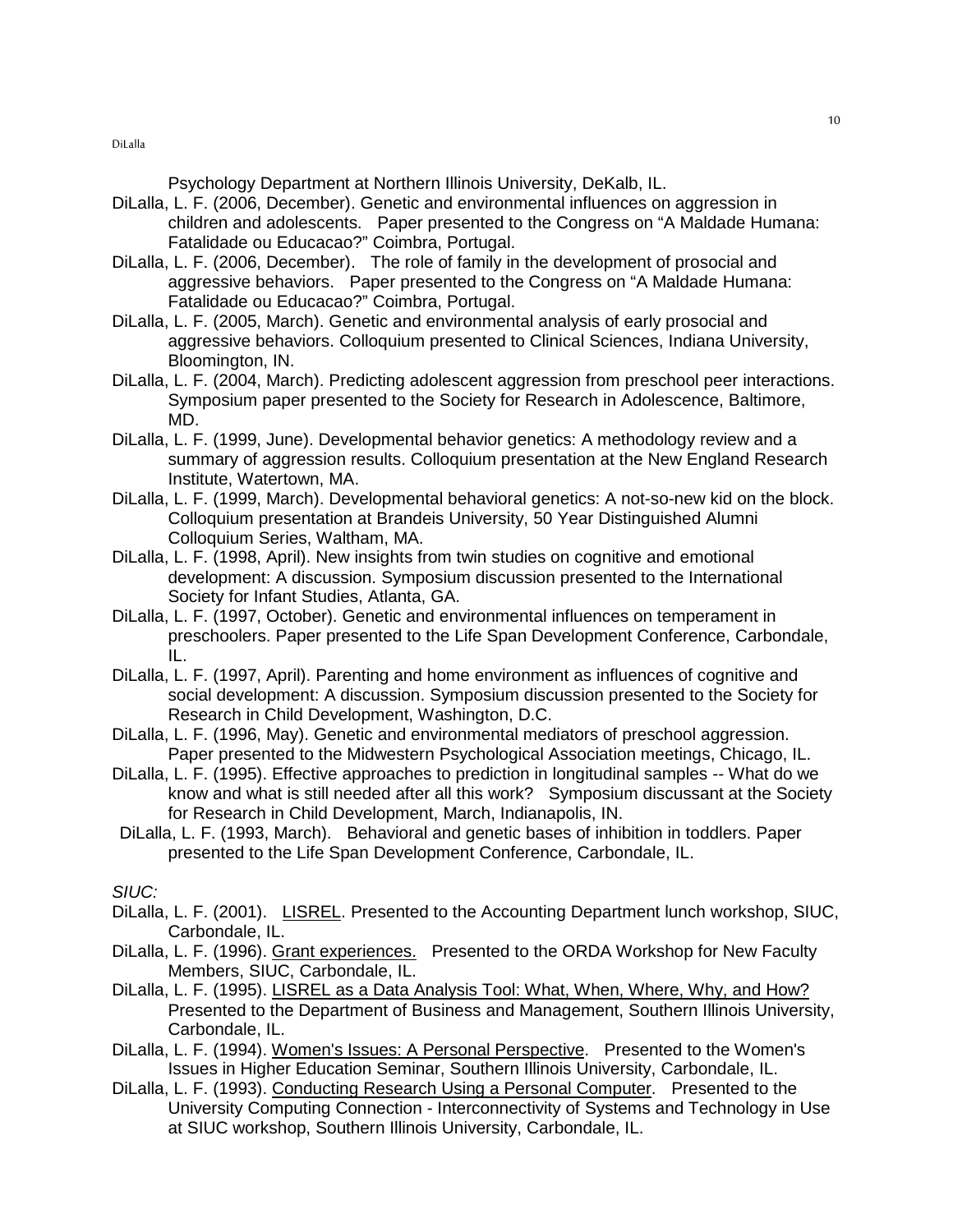| Classes:  |                                                                                             |
|-----------|---------------------------------------------------------------------------------------------|
| 2009      | Convocation to Med-Prep students on Arts and Humanities in Medicine.                        |
| 2002-2008 | Class on human subjects ethics in research. Presented to the Physiology                     |
|           | Department graduate seminar.                                                                |
| 2002      | Tutorial class on LISREL. Presented to the College of Mass Communication and<br>Media Arts. |
| 2001      | Seminar on LISREL. Presented to the College of Business Administration.                     |

## **Presentations**

- Klaver, J.M., & DiLalla, L.F. (2015). Psychological and genetic contributions to the development of social cognition in children. Poster presented to the 13th Annual American Academy of Clinical Neuropsychology conference, June, San Francisco, CA.
- DiLalla, L.F. (2015). Plays well with others?: Genes and parenting influence preschool twins' cooperative behaviors. Paper presented to the Society for Research in Child Development, March, Philadelphia, PA.
- McCrary\*, M., & DiLalla, L.F. (2015). Exploring the relationship between children's attention and task performance. Poster presented to the Society for Research in Child Development, March, Philadelphia, PA.
- Constance\*, J., & DiLalla, L.F. (2015). Relationships between rater differences in child externalizing behaviors, parental harsh discipline, and child pupillary dilation. Poster presented to the Society for Research in Child Development, March, Philadelphia, PA.
- Bersted\*, K., McCrary\*, M., & DiLalla, L.F. (2014). Genes and environment independently affect preschoolers' externalizing behaviors. Poster presented to the National Conference on Clinical Child and Adolescent Psychology, October, KS.
- McCrary\*, M., Bersted\*, K., & DiLalla, L.F. (2014). Relationship between child negative emotionality, child agreeableness, and parent aggression. Poster presented to the National Conference on Clinical Child and Adolescent Psychology, October, KS.
- John, S., & DiLalla, L. F. (2014). Exploring the relation between emotion recognition skills and social difficulties in children. Poster presented to the National Conference on Clinical Child and Adolescent Psychology, October, KS.
- Bersted\*, K., & DiLalla, L.F. (2014). Peer victimization and DRD4 genotype interact to predict conduct problems in young children. Poster presented to the International Society of Research on Aggression, July, Atlanta, GA.
- DiLalla, L.F., & Bersted\*, K. (2014). Prosocial behaviors in 5-year-old children's play with unfamiliar peers show evidence of gene-environment correlations. Paper presented to the Behavior Genetics Association, June, Charlottesville, VA.
- Bersted\*, K., McCrary\*, M., & DiLalla, L.F. (2014). Emotional problems in young children: examining the interaction between peer victimization and DRD4 genotype. Poster presented to the Behavior Genetics Association, June, Charlottesville, VA.
- McCrary\*, M., Bersted\*, K., Casher\*, G., & DiLalla, L.F. (2014). Shared genes and environment between child negative emotionality and parent neuroticism. Poster presented to the Behavior Genetics Association, June, Charlottesville, VA.
- Casher\*, G., DiLalla, L.F., & McCrary\*, M. (2014). Developmental and genetic bases of attention and sluggish cognitive tempo. Poster presented to the Behavior Genetics Association, June, Charlottesville, VA.
- Woodward, K., Boeldt, D., Corley, R., DiLalla, L.F., Friedman, N., Hewitt, J., Mullineaux, P.Y., Robinson, J., & Rhee, S. (2014). Gene-environment correlation as predictive of positive parenting behaviors. Poster presented to the Behavior Genetics Association, June, Charlottesville, VA.
- Miller\*, E.Q., Jamnik\*, M., & DiLalla, L.F. (2014). Examining the relationship between DRD4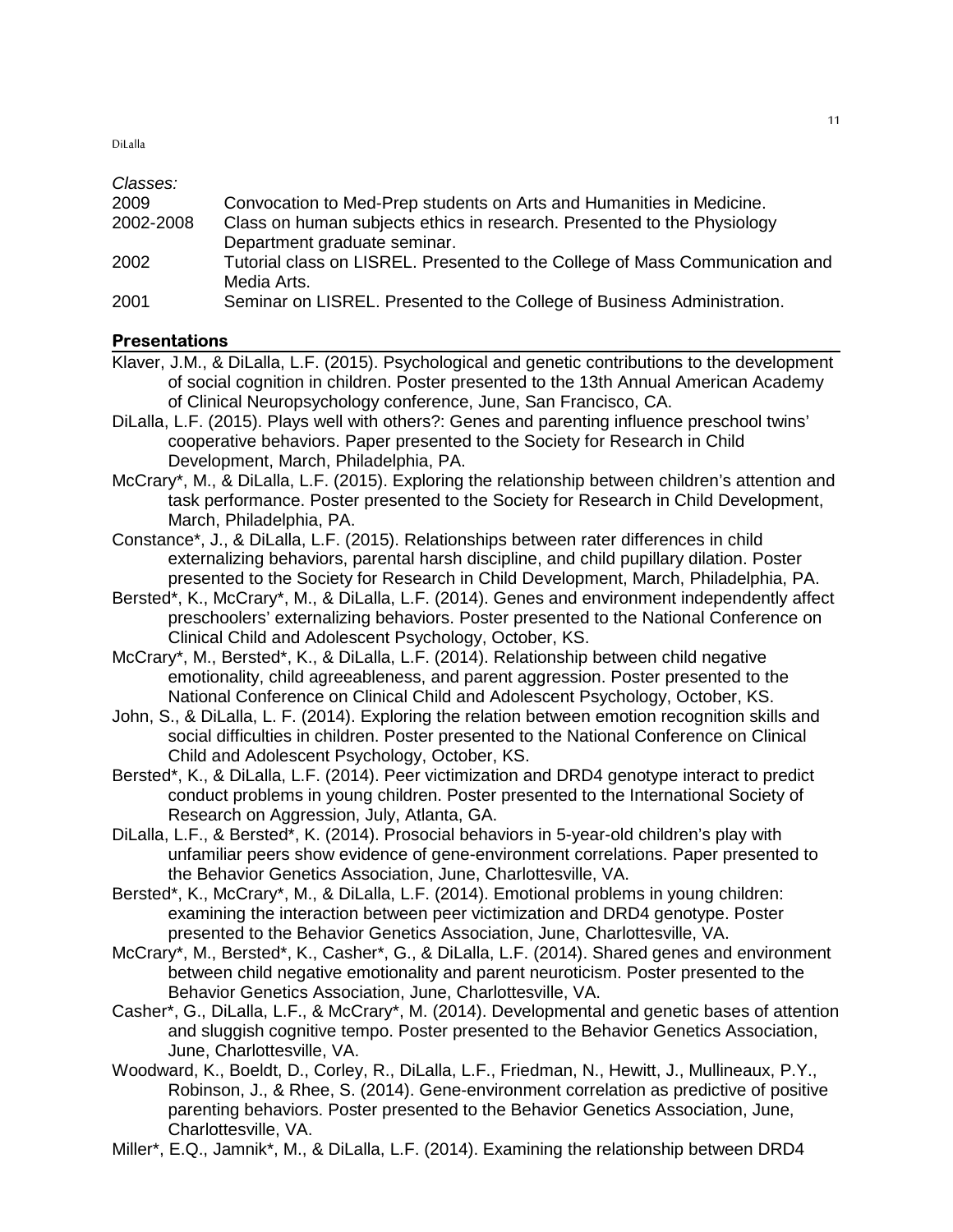gene polymorphisms and emotion recognition skills in children ages 6 to 10. Poster presented to the Midwestern Psychological Association, May, Chicago, IL.

- Kasser\*, T., Miller\*, E.Q., & DiLalla, L.F. (2013). Parent recognition of child emotion and victimization. Poster presented to the Midwestern Psychological Association, May, Chicago, IL.
- Barner\*, R., Gheyara\*, S., & DiLalla, L.F. (2013). Genes, risk, and resilience: The relationship between child temperamental mood & anxiety/depression. Poster presented to the Society for Research in Child Development, April, Seattle, WA.
- Bersted\*, K., Gheyara\*, S., & DiLalla, L.F. (2013). The interaction of child temperament and daycare experience on behavior problems. Poster presented to the Society for Research in Child Development, April, Seattle, WA.
- Palo\*, A., Barner\*, R., Bersted\*, K., & DiLalla, L.F. (2013). The relationship between aggression and inflated child reports of maternal acceptance. Poster presented to the Society for Research in Child Development, April, Seattle, WA.
- Klaver\*, J., Gheyara\*, S., & DiLalla, L.F. (2013). Inaccuracy of self-esteem ratings is associated with internalizing and externalizing problems in 5-year-old children. Poster presented to the Society for Research in Child Development, April, Seattle, WA.
- Bersted\*, K., Gheyara\*, S., Klaver\*, J., & DiLalla, L.F. (2012). Effects of genes and prenatal environment on preschoolers' temperament scores. Poster presented to the National Conference on Clinical Child and Adolescent Psychology, Oct., Lawrence, KS.
- Gheyara\*, S., Barner\*, R., Bersted\*, K., Klaver\*, J., Palo\*, A., & DiLalla, L.F. (2012). A vignette approach to assessing aggression in 5-year-old boys. Poster presented to the National Conference on Clinical Child and Adolescent Psychology, Oct., Lawrence, KS.
- Barner\*, R., & DiLalla, L.F. (2012). Resilience: An examination of risk factors for anxiety and depression in children. Poster presented to the National Conference on Clinical Child and Adolescent Psychology, Oct., Lawrence, KS.
- DiLalla, L.F., Gilbert, D., & Kanneganti, R. (2012). Children's pupil dilation and social skills. Paper presented to the Southern Illinois Region Neuroscience Retreat, September, Collinsville, IL.
- Elfenbein, H. A., Eisenkraft, N., DiLalla, L., Curhan, J., & Perlis, R. (2012). Person × environment interactions when the environment is another person: Twins in negotiations. Paper to be presented to the Academy of Management. Boston, August, 2012.
- Gheyara\*, S., & DiLalla, L.F. (2012). Genetic influences on victimization during preschool play with unfamiliar peers. Poster presented to the Behavior Genetics Association, June, Edinburgh, UK.
- Barner\*, R., Gheyara\*, S., Mathias\*, J.L., Palo\*, A., & DiLalla, L.F. (2012). Do opposites attract? Sibling temperament differences and interactive behaviors. Poster presented to the International Conference on Infant Studies, June, Minneapolis, MN.
- Mullineaux, P.Y., & DiLalla, L.F. (2012). Early sibling interactions and adjustment in middle childhood. Poster presented to the Association for Psychological Sciences, May, Chicago, IL.
- Jenkins, W.D., Dzara, K., & DiLalla, L.F (2011). Chlamydia knowledge and screening attitudes among university students. Poster presented to the American Public Health Association, Oct/Nov, Washington, D.C.
- Jenkins, W.D., Dzara, K., & DiLalla, L.F (2011). Health seeking and risky sexual behaviors in university students: Discordance an opportunity for intervention. Poster presented to the American Public Health Association, Oct/Nov, Washington, D.C.
- Dzara, K., Jenkins, W.D., & DiLalla, L.F. (2011). STIs in the university population: Confidant choices and motivations for testing. Poster presented to the American Public Health Association, Oct/Nov, Washington, D.C.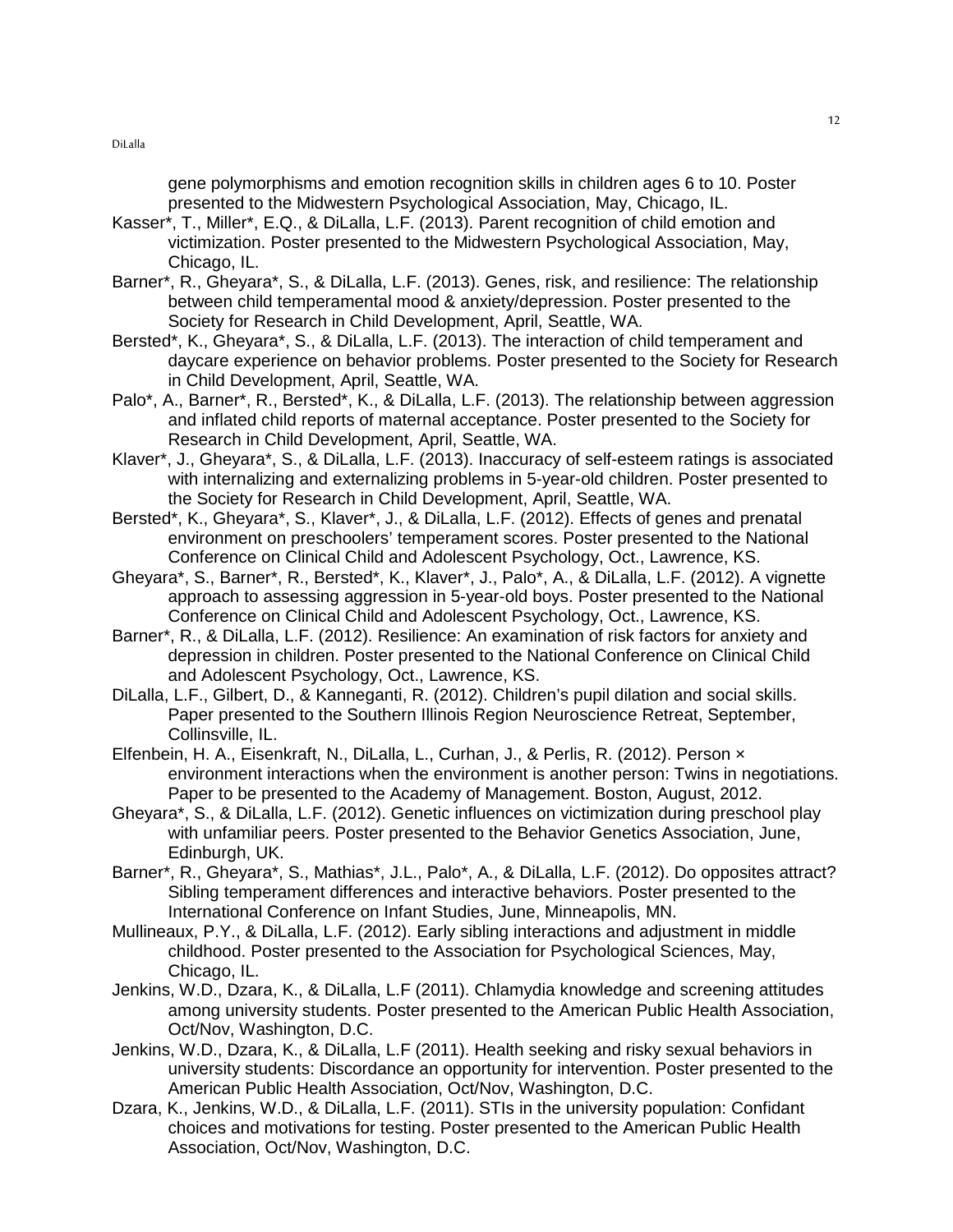- Gheyara\*, S., Mathias\*, J., & DiLalla, L.F. (2011). Is it all in the genes? Family environment predicts externalizing in preschool twins. Poster presented to the Behavior Genetics Association, June, Newport, RI.
- Long\*, S., & DiLalla, L.F. (2011). Gene-environment interactions predict parent-rated delinquency. Poster presented to the Behavior Genetics Association, June, Newport, RI.
- Rhee, S., Boeldt, D., Corley, R., DiLalla, L.F., Friedman, N., Hewitt, J., Lahey, B., Mullineaux, P., Robinson, J., Smith, A., Waldman, I., & Young, S. (2011). The role of early cognitive ability and positive parenting on antisocial behavior. Paper presented to the Behavior Genetics Association, June, Newport, RI.
- Mathias\*, J.L., Biebl\*, S.J.W., Gheyara\*, S., Long\*, S., & DiLalla, L.F. (2011). Child temperament and parent personality as predictors of internalizing and externalizing symptoms in preschool-aged children. Poster presented to the Society for Research in Child Development, March, Montreal, Canada.
- Hoffman\*, K.S., & DiLalla, L.F. (2011). Factors associated with parents' differential use of discipline: A twin study. Poster presented to the Society for Research in Child Development, April, Montreal, Canada.
- Elam\*, K., Geeseman, J., Kerstein, K., Zhu, J., Webb, T., Parks, S., Huggenvik, J., DiLalla, L., & Habib, R. (2010). Differences in left inferior parietal lobule activity during episodic memory retrieval as a function of APOE genotype in healthy young adults. Poster presented at the annual meeting of the Society for Neuroscience, November, San Diego, California.
- Mathias\*, J.L., & DiLalla, L.F. (2010). Genes and family chaos as predictors of internalizing symptoms in preschool-aged twins. Poster presented to the Kansas Conference on Clinical Child and Adolescent Psychology, Oct., Lawrence, KS.
- Gheyara\*, S., & DiLalla, L.F. (2010). Parent versus self report measures of anxiety: Different relations with overt versus relational victimization. Poster presented to the Kansas Conference on Clinical Child and Adolescent Psychology, Oct., Lawrence, KS.
- DiLalla, L.F. (2010). Genotype and brain activity relate to children's behaviors. Paper presented to the Fifth Biennial Southern Illinois Region Neuroscience Retreat, Sept., Collinsville, IL.
- DiLalla, L.F., Biebl\*, S.J.W., Long\*, S.S., Gheyara\*, S., & Otto\*, K. (2010). Discriminating early and late onset aggression from early child behaviors and family conflict. Paper presented to the International Society for Research on Aggression, July, Storrs, CT.
- Boeldt, D.L., Haberstick, B.C., Rhee, S.H., Young, S., Corley, R., Hewitt, J.K., DiLalla, L.F., & Mullineaux, P.Y. (2010). The role of genotype and positive parenting during toddlerhood in the development of externalizing behavior. Poster presented to the Behavior Genetics Association, June, Seoul, Korea.
- Mathias\*, J.L., & DiLalla, L.F. (2010). Heritability of self esteem in preschool-aged twins. Poster presented to the Midwestern Psychological Association, April, Chicago, IL.
- Long\*, S.A., & DiLalla, L.F. (2010). Utilization of a biosocial model: Examination of the effects of birth complications on aggression. Poster presented to the Society for Research in Adolescence, March, Philadelphia, PA.
- Biebl\*, S.J.W., DiLalla, L.F., Davis\*, E.K., Lynch\*, K.A., & Shinn\*, S.O. (2010). The effects of severe and chronic peer victimization on mental and physical health outcomes. Poster presented to the Society for Research in Adolescence, March, Philadelphia, PA.
- DiLalla, L.F., & Biebl\*, S.J. W. (2009). Peer influences on preschool play behaviors of twin and siblings. Poster presented to the Behavior Genetics Association, June, Minneapolis, MN.
- Long\*, S.S., & DiLalla, L.F. (2009). The relation between DRD4 and birth complications in the development of aggression. Poster presented to the Behavior Genetics Association, June, Minneapolis, MN.
- Rhee, S.H., Boeldt, D.L., DiLalla, L.F., Mullineaux, P.Y., Schulz-Heik, R.J., & Hewitt, J.K.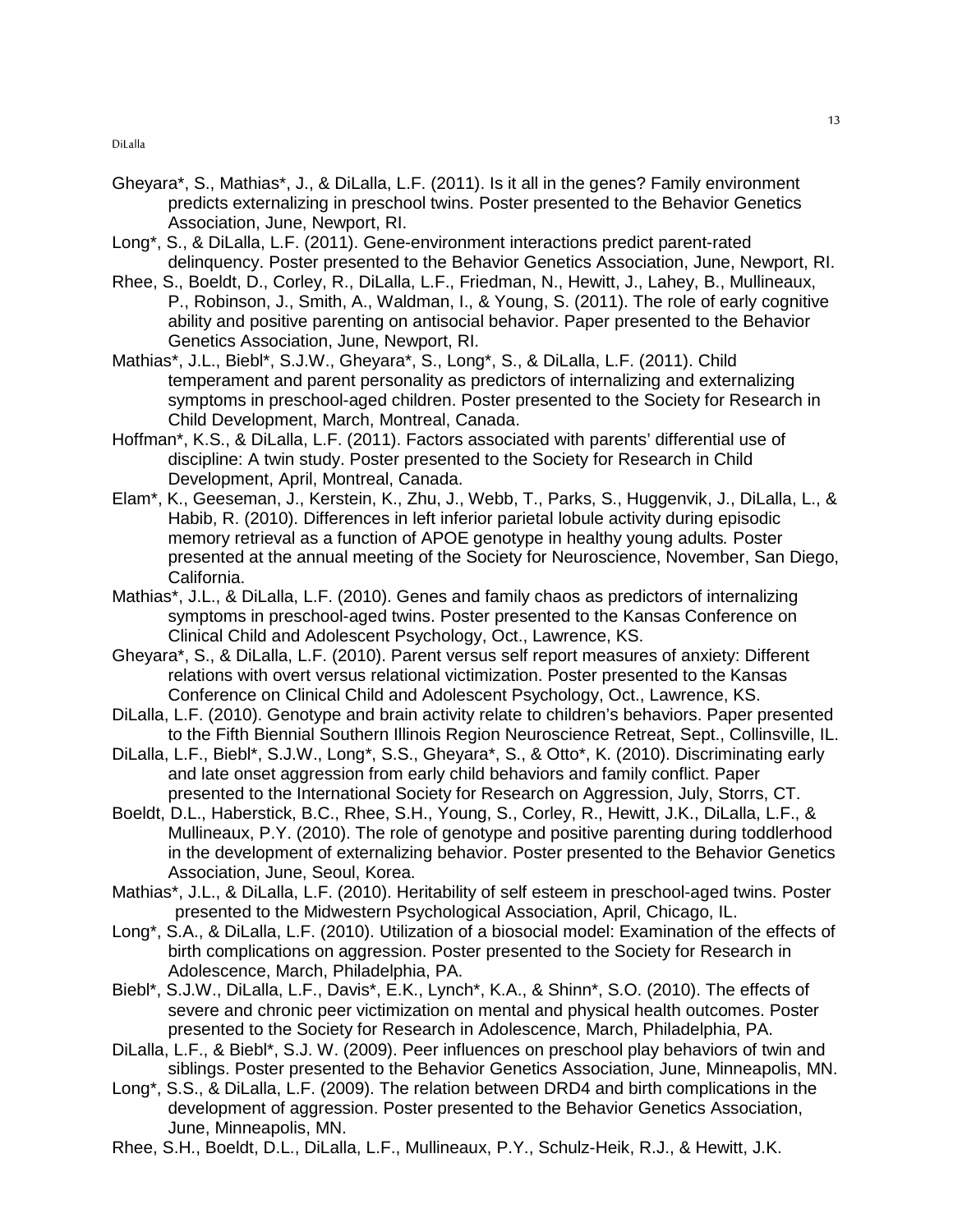(2009). The relationship between positive parenting and externalizing behavior. Paper presented to the Society for Research on Child Development, April, Denver, CO.

- Biebl\*, S.J., Bell\*, K., & DiLalla, L.F. (2008). Childhood sleep problems: Risk-factors for relational and physical bullying. Poster presented to the Kansas Conference on Clinical Child and Adolescent Psychology, October, Lawrence, KS.
- Long\*, S.A., Elam\*, K.K., & DiLalla, L.F. (2008). Does mother aggression help explain the relation between birth complications and child aggression? Poster presented to the Kansas Conference on Clinical Child and Adolescent Psychology, Oct., Lawrence, KS.
- DiLalla, L.F., & Elam\*, K.K. (2008). Parenting and the DRD4 genotype: Interaction and effects on aggressive and prosocial behaviors in preschool. Paper presented to the Behavior Genetics Association, June, Louisville, KY.
- Long\*, S.A., & DiLalla, L.F. (2008). The impact of birth complications on aggression in twins at age 5. Poster presented to the Behavior Genetics Association, June, Louisville, KY.
- Elam\*, K.K., Carlson, J., Pressley, K.R., & DiLalla, L.F. (2008). Genetic influences on attentional response to emotional faces in 5-year-old twins. Poster presented to the Behavior Genetics Association, June, Louisville, KY.
- Butera\*, K., & DiLalla, L.F. (2008). Cooperation development in young twins. Poster presented to the Behavior Genetics Association, June, Louisville, KY.
- Butera\*, K., Melby\*, A., Bell\*, K., Wonderlich\*, S.J., Long\*, S., Phillips\*, A., & DiLalla, L.F. (2008). The effects of siblings on twins and singletons in theory of mind tasks. Poster presented to the Behavior Genetics Association, June, Louisville, KY.
- DiLalla, L.F., & Elam\*, K.K. (2008). Evidence for gene-environment interaction on preschool aggression. Paper presented to the 2<sup>nd</sup> Annual Illinoisy Data Conference, June, Carbondale, IL.
- Boeldt, D.L., Rhee, S.H., DiLalla, L.F., Mullineaux, P.Y., Schulz-Heik, R.J., & Hewitt, J.K. (2008). The relationship between positive parenting and externalizing behavior. Poster presented at the Association for Psychological Science, May, Chicago, IL.
- Elam\*, K. K., Carlson, J., DiLalla, L.F., & Reinke, K. (2008). 5-year-old children's allocation of spatial attention to RVF emotional faces. Poster presented to Cognitive Neuroscience, April, San Francisco, CA.
- Long\*, S.A., Wonderlich\*, S.J., Melby\*, A.L., & DiLalla, L.F. (2008). Identifying adolescents at risk for physical and relational victimization. Poster presented to the Society for Research on Adolescence, March, Chicago, IL.
- Wonderlich\*, S.J., & DiLalla, L.F. (2008). Childhood and adolescent temperament: Risk factors for relational and physical bullying. Poster presented to the Society for Research on Adolescence, March, Chicago, IL.
- Mullineaux\*, P.Y., & DiLalla, L.F. (2007). Differential maternal scaffolding: A potential nonshared environmental influence. Poster presented to the Association for Psychological Science conference, May, Washington, DC.
- Silger\*, S., Agne\*, A., & DiLalla, L.F. (2007). Does parental sensitivity predict childhood depression? Poster presented to the Midwestern Psychological Association, May, Chicago, IL.
- Wonderlich\*, S., & DiLalla, L.F. (2007). Relations between daycare and self esteem in preschoolers. Poster presented to the Midwestern Psychological Association, May, Chicago, IL.
- DiLalla, L.F., & Watson, M.W. (2007). The impact of parental aggression and children's connectedness with their parents on children's aggression. Poster presented to the Society for Research on Child Development, March, Boston, MA.
- Mullineaux\*, P.Y., & DiLalla, L.F. (2007). Evoked maternal responses during mother-child interactions. Poster presented to the Society for Research on Child Development,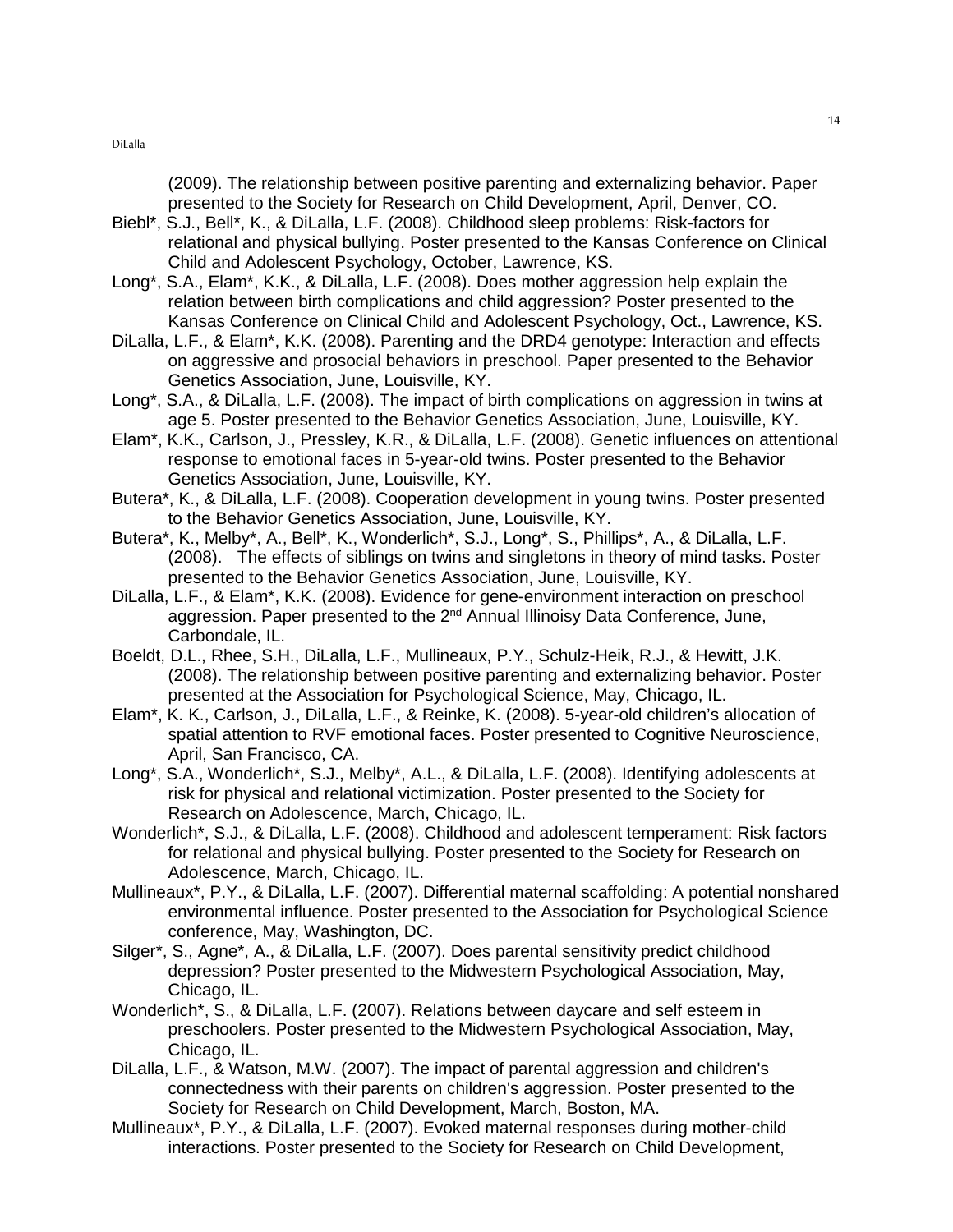March, Boston, MA.

- Elam\*, K., & DiLalla, L.F. (2007). Genetic and environmental effects on happiness in young twins. Poster presented to the Society for Research on Child Development, March, Boston, MA.
- Reinke, K.S., Carlson, J., DiLalla, L.F., DiLalla, D.L., and Fee, A. (2006). Personality correlates of emotional modulation of spatial attention. Poster presented to the Congress on "A Maldade Humana: Fatalidade ou Educacao?" December, Coimbra, Portugal.
- Bell\*, K., Wonderlich\*, S., Chandler\*, S., & DiLalla, L.F. (2006). The relation between early childhood peer interactions and adolescent externalizing behaviors. Poster presented to the Kansas Conference on Clinical Child and Adolescent Psychology, October, Lawrence, KS.
- Mogharreban, N., & DiLalla, L.F. (2006). Fuzzy inference in the analysis of a questionnaire: A case for use with the Checklist of Peer Relationships. Paper to be presented at the 2nd WSEAS International Symposium on DATA MINING, September, Lisbon, Portugal.
- DiLalla, L.F., & Mullineaux\*, P.Y. (2006). Genetic influences are stronger for prosocial than aggressive behaviors in preschool twins. Paper presented to the Behavior Genetics Association, June, Storrs, CT.
- Mullineaux\*, P.Y., & DiLalla, L.F. (2006). Maternal and child characteristics in mother-twin interactions: Evidence of evocative genotype-environment correlation. Paper presented to the Behavior Genetics Association, June, Storrs, CT.
- Mogharreban, N., & DiLalla, L.F. (2006). Comparison of defuzzification techniques for analysis of non-interval data. Paper presented to the North American Fuzzy Information Processing Society, June, Montreal, Canada.
- DiLalla, L.F., & Mullineaux\*, P.Y. (2006). Prosocial and aggressive play behaviors in preschool twins. Paper presented to the Conference on Human Development, April, Louisville, KY.
- Mullineaux\*, P.Y., & DiLalla, L.F. (2006). Child temperament and mother-child interactions in infant twins. Paper presented to the Conference on Human Development, April, Louisville, KY.
- Tolar\*, E., Mullineaux\*, P.Y., Chandler\*, S.M., & DiLalla, L.F. (2006). Pretending and prosocial behaviors in five-year-olds. Poster presented to the Conference on Human Development, April, Louisville, KY.
- Bell\*, K., Mullineaux\*, P.Y., Elam\*, K., & DiLalla, L.F. (2006). Differential parental treatment and child cognitive ability: A twin study. Poster presented to the Conference on Human Development, April, Louisville, KY.
- Elam\*, K., Mullineaux\*, P.Y., Tolar\*, E., & DiLalla, L.F. (2006). Sex differences in the relation between parental sensitivity and child happiness. Poster presented to the Conference on Human Development, April, Louisville, KY.
- Wright-Phillips\*, M., & DiLalla, L. F. (2005). Anxiety, solitary play, and peer relationships: A longitudinal study. Poster presented to the Midwestern Psychological Association, May, Chicago, IL.
- DiLalla, L. F., & Mullineaux\*, P. Y. (2005). Sugar and spice but not always nice: Sex differences in 5-year-old difficult temperament and later aggression. Poster presented to the Society for Research in Child Development, April, Atlanta, GA.
- Mullineaux\*, P. Y., & DiLalla, L. F. (2005). Childhood predictors of later creativity in early adolescence. Poster presented to the Society for Research in Child Development, April, Atlanta, GA.
- DiLalla, L. F., Cameron, T., & Dorsey, J. K. (2004). Maintaining empathy during the undergraduate medical curriculum. Poster presented to the Association of American Medical Colleges, November, Boston, MA.
- Respass\*, J., & DiLalla, L. F. (2004). Maternal instinct versus paternal instinct: Nurturing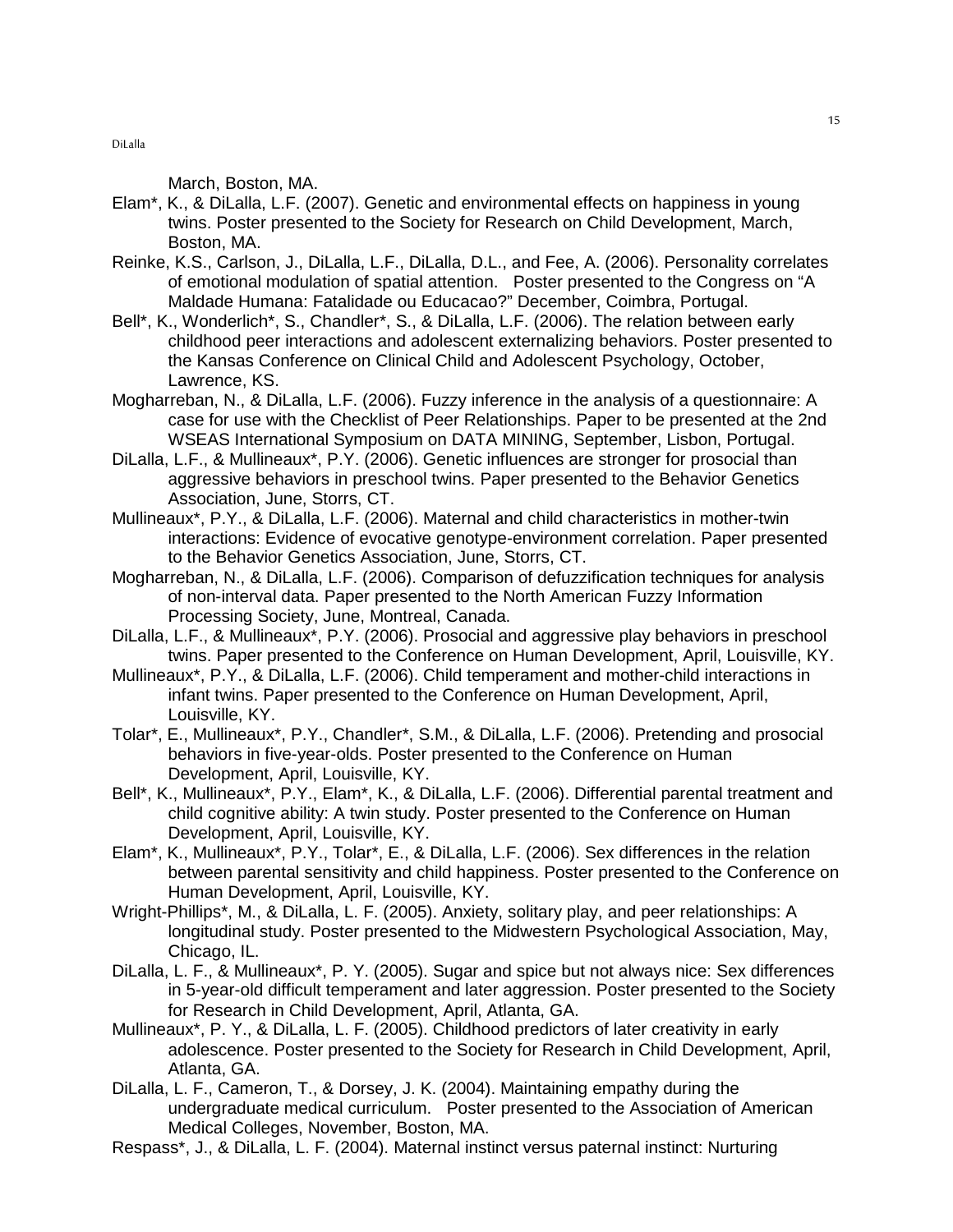behaviors of mothers and fathers. Poster presented to the Midwestern Psychological Association, May, Chicago, IL.

- Mullineaux\*, P. Y., & DiLalla, L. F. (2004). Early pretend play as a predictor of later creativity in adolescence. Poster presented to the Society for Research in Adolescence, March, Baltimore, MD.
- Nadeau\*, N. M., Mullineaux\*, P. Y., & DiLalla, L. F. (2003). Cognitive ability and play behaviors in preschool twins. Poster presented to the Piagetian Society Conference, June, Chicago.
- Service, A., Sagrestano, L. M., DiLalla, L. F., & Stockdale, P. M. (2003). Health service utilization in a sample at risk for contracting HIV/AIDS. Paper presented to the American Psychological Association, August, Toronto, ON.
- Gehlbach, L. N., & DiLalla, L. F. (2003). Emotional state and its relation to social cognition and aggression in elementary school age boys. Paper presented to the Society for Research in Child Development, April, Tampa, FL.
- DiLalla, L. F., & Mullineaux\*, P. Y. (2003). Sex differences in the relation between temperament and aggression in 5- to 13-year-olds. Poster presented to the Society for Research in Child Development, April, Tampa, FL.
- Hull, S. K., DiLalla, L. F., & Dorsey, J. K. (2003). Maintaining wellness during medical training: Report of an ongoing study. Poster presented to the Society of Teachers of Family Medicine, February, Austin, TX.
- DiLalla, L. F. (2002). The Massachusetts Twins and Siblings Socialization Project. Poster presented to the Behavior Genetics Association, July, Keystone, CO.
- Mullineaux\*, P. Y., Sperry\*, D., & DiLalla, L. F. (2002). The impact of parental rating bias on heritability estimates. Poster presented to the Behavior Genetics Association, July, Keystone, CO.
- DiLalla, L. F., & Gehlbach, L. N. (2002). Preschool and family environment: Predictors of kindergarten aggression. Poster presented to the Conference for Human Development, April, Charlotte, NC.
- Sperry\*, D., Mullineaux\*, P. Y., & DiLalla, L. F. (2002). Parent rating bias: The role of parent personality. Poster presented to the Conference for Human Development, April, Charlotte, NC.
- DiLalla, L. F. (2001). Discussion for developmental behavior genetics symposium. Paper presented to Behavior genetic principles – Development, personality, and psychopathology: A festschrift in honor of Prof. Irving I. Gottesman, June, Minneapolis, MN.
- Caraway\*, R. A., & DiLalla, L. F. (2001). Internalizing and externalizing as a function of relationship in preschool twins and siblings. Poster presented to Behavior genetic principles – Development, personality, and psychopathology: A festschrift in honor of Prof. Irving I. Gottesman, June, Minneapolis, MN.
- King\*, A., Caraway\*, R. A., & DiLalla, L. F. (2001). Heritability of Piagetian cognitive tasks in three- and four-year-old twins. Poster presented to the University Women's Professional Advancement Conference, April, SIUC.
- Caraway\*, R. A., King\*, A., & DiLalla, L. F. (2001). Sex differences of preschool twins on Piagetian cognitive tasks. Poster presented to the University Women's Professional Advancement Conference, April, SIUC.
- Dorsey, K., DiLalla, L., Hull, S., Distlehorst, L., Cameron, T., & Bretscher, M. (2000). A longitudinal curriculum in spirituality, cultural, and end of life issues. Poster presented to the 2000 Conference on Spirituality in Health Care, September, Dallas, TX. Also presented to the Annual Meeting of the Association of American Medical Colleges, October, Chicago, IL.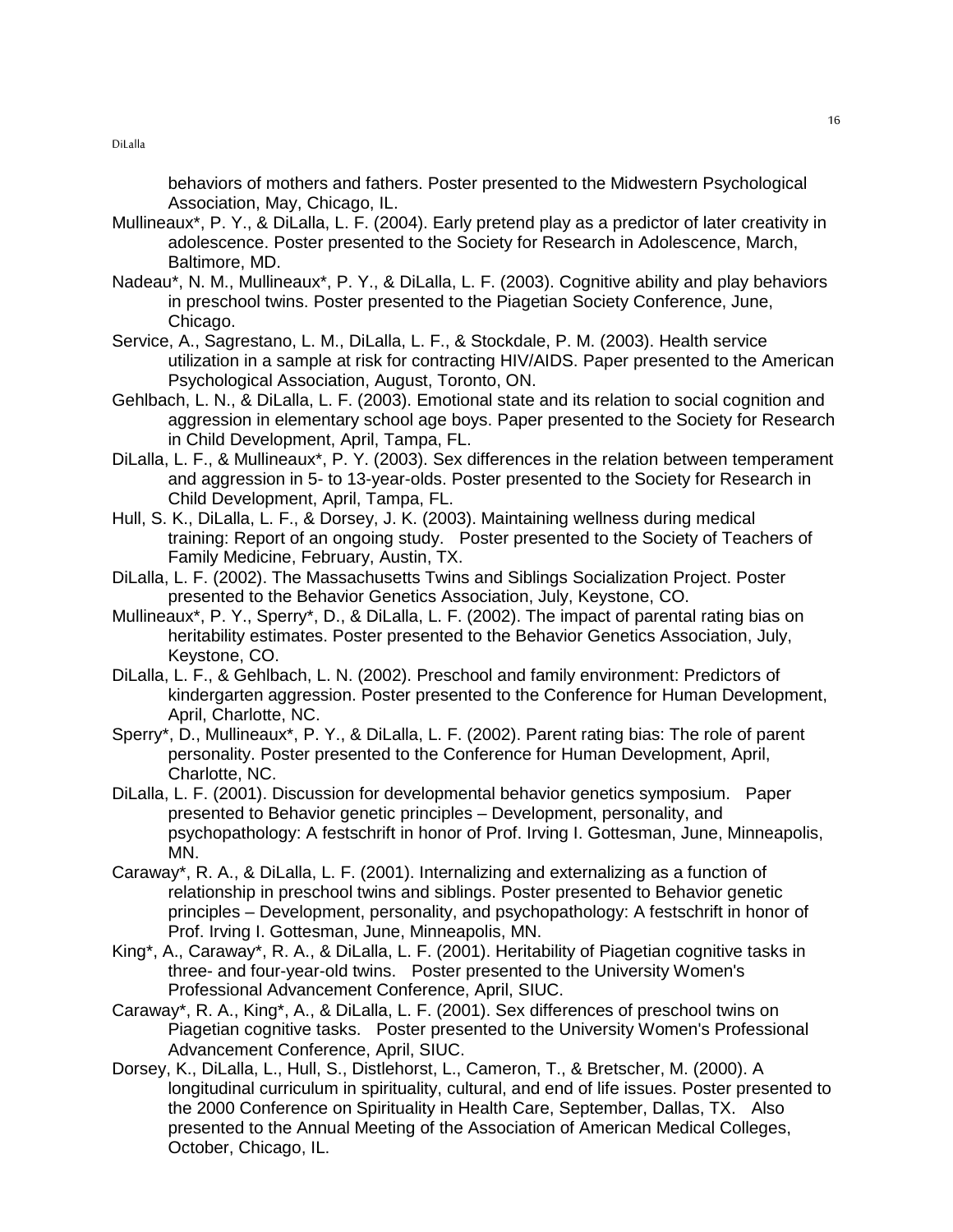- DiLalla, L. F. (2000). Genetic influences on aggression in preschoolers: Preliminary analyses. Poster presented to the Behavior Genetics Association, June, Burlington, VT.
- DiLalla, L. F., & Gehlbach\*, L. N. (2000). Preschooler aggression during free play shows genetic influences. Poster presented to the Conference on Human Development, April, Memphis, TN.
- Gehlbach\*, L. N., DiLalla, L. F., & Downs\*, C. (2000). Characteristics of daycare and family environment that predict reactive and proactive aggression in boys. Poster presented to the Conference on Human Development, April, Memphis, TN.
- DiLalla, L. F. (1999). Biological and environmental pathways to aggressive behavior in children. Paper presented to the Society for Research on Child Development, April, Albuquerque, NM.
- McKinney\*, R., DiLalla, L. F., & Jones\*, S. (1999). Family and daycare experiences predict aggressive and prosocial behaviors. Poster presented to the Society for Research on Child Development, April, Albuquerque, NM.
- Molfese, V. J., DiLalla, L. F., Espy, K. A., Carpenter, T. M., & Taylor, M. (1998). Growth curve modeling of the effect of environment and biomedical measures in intelligence in children. Paper presented to the International Neuroscience Society, July, Budapest, Hungary.
- DiLalla, L. F., Jones\*, S. D., Bishop\*, E. G., & Bhutwala\*, S. (1998). Differential maternal treatment of twins: Does temperament make a difference? Poster presented to the International Conference on Infant Studies, April, Atlanta.
- DiLalla, L. F., & Bishop\*, E G (1997). Genetic and maternal influences on infant/toddler task behaviors. Paper presented to the Behavior Genetics Association, July, Toronto, Canada.
- Bowers\*, B. D., DiLalla, L. F., & Bishop\*, E G (1997). Predicting childhood inhibition: A look at mother-child interactions. Poster presented to the Society for Research on Child Development, April, Washington, D.C.
- DiLalla, L. F., & Bishop\*, E G (1997). Mother-infant interactions: A twin perspective. Poster presented to the Society for Research on Child Development, April, Washington, D.C.
- Winters\*, H., Bishop\*, E G, & DiLalla, L. F. (1997). Do parent ratings of shyness predict peerplay behavior in preschool-aged children? Poster presented to Sigma Xi, March, SIUC, and to the University Women's Professional Advancement Conference, April, 1997, SIUC.
- DiLalla, L. F. (1996). Differential mother-sibling interactions in late infancy: Evidence for increased differential treatment. Paper presented to the Behavior Genetic Association, June, Pittsburgh, PA.
- DiLalla, L. F. (1996). Effects of daycare experience on aggression: Does temperament play a mediating role? Paper presented to the Conference on Human Development, March, Birmingham, AL.
- Bishop\*, E G, & DiLalla, L. F. (1996). A longitudinal study of mother-child interaction from 7 to 36 months of age. Poster presented to the Conference on Human Development, March, Birmingham, AL.
- Gehlbach\*, B. A., DiLalla, L. F., & Minor\*, M. (1996). Relationships among birth order, SES, and play behaviors in five-year-olds. Poster presented to the Conference on Human Development, March, Birmingham, AL.
- DiLalla, L. F., Nielson\*, L., Rubenzahl\*, S., & Gehlbach\*, B. (1995). Preschooler free play behaviors are related to parental ratings of problem behaviors. Poster presented to the American Psychological Society, June, NY.
- DiLalla, L. F., & Molfese, V. J. (1995). Child temperament and home environment predict 6-year problem behaviors. Poster presented to the American Psychological Society, June, NY.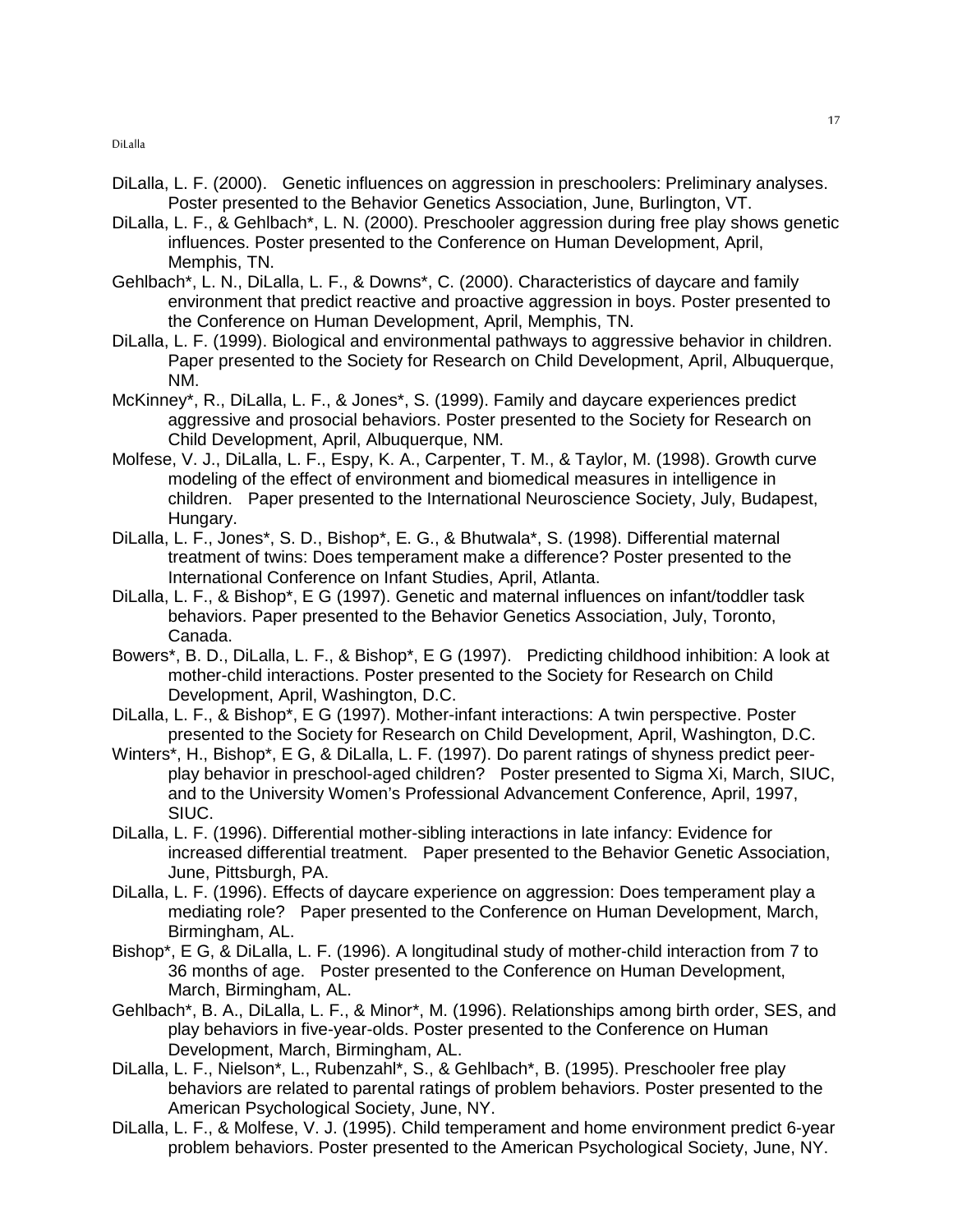- DiLalla, L. F. (1995). Differential mother-sibling interactions in early infancy: Evidence for maternal rather than infant effects. Paper presented to the Behavioral Genetics Association, June, Richmond, VA.
- Patrick\*, C. L., & DiLalla, L. F. (1995). Development of handedness patterns in infant twins suggests heritability. Paper presented to the Behavioral Genetics Association, June, Richmond, VA.
- Bishop\*, E G, & DiLalla, L. F. (1995). A study of mother-infant interaction: Similarities and differences in a sample of identical and fraternal twins. Paper presented to the Behavioral Genetics Association, June, Richmond, VA.
- Rubenzahl\*, S., Nielson\*, L., & DiLalla, L. F. (1995). The effect of daycare on five-year-old gender-stereotyped toy preferences. Poster presented to the University Women's Professional Advancement Poster Session, May, Carbondale, IL.
- Bishop\*, E G, & DiLalla, L. F. (1995). The effects of gender on mother-infant interaction. Poster presented to the University Women's Professional Advancement Poster Session, May, Carbondale, IL.
- Smalley\*, R., & DiLalla, L. F. (1995). A comparison of normative ethical philosophies in business: Hegelian synthesis v. the traditional dichotomy. Paper presented to the Midwest Meeting of the Decision Sciences Institute, May, St. Louis, MO.
- Nielson\*, L., Rubenzahl\*, S., & DiLalla, L. F. (1994). Early daycare predicts aggression in preschoolers. Poster presented to the Life Span Development Conference, October, Carbondale, IL. Also presented to Sigma Xi, SIUC, March, 1995.
- Bishop\*, E G, & DiLalla, L. F. (1994). Differential mother-child interactions in infancy and their effects on infant vocalizations. Poster presented to the Life Span Development Conference, October, Carbondale, IL.
- DiLalla, L. F., Wingo\*, A., & Bishop\*, E G (1994). Differential mother-child interactions in infancy and their effects on infant vocalizations. Poster presented to the American Psychological Society Conference, June, Washington, D.C.
- Molfese, V. J., DiLalla, L. F., & Pluth, S. (1994). Numbers of biomedical and social risks: Multidimensional influences on intelligence. Poster presented to the International Conference on Infant Studies, June, Paris, France.
- DiLalla, L. F., & Bishop\*, E G (1994). Auditory habituation in intellectually at-risk infants. Poster presented to the Midwestern Psychological Association, April, Chicago, IL. Also presented to Sigma Xi, SIUC, March, 1994.
- Molfese, V. J., DiLalla, L. F., Pluth, S., & Martin, T. B. (1994). Multidimensional influences of biomedical and social risks on intelligence in preschool children. Poster presented to the Midwestern Psychological Association, May, Chicago, IL.
- DiLalla, L. F., Snover\*, S., & Nielson\*, L. (1994). Cross gender and gender specific analyses of children's play behaviors. Poster presented to the University Women's Professional Advancement and Women's Studies Celebrating Scholarship Through Posters Conference, April, Carbondale, IL.
- DiLalla, L. F., Nielson\*, L. , & Snover\*, S. (1994). Rejection and noncompliance during free play in preschoolers. Poster presented to the Conference on Human Development, April, Pittsburgh, PA.
- Molfese, V. J., DiLalla, L. F., & Lovelace, L. (1993). Perinatal risk and environmental measures: Successful classification of preschool cognitive/verbal abilities. Poster presented to the American Psychological Society, June, Chicago.
- Molfese, V. J., & DiLalla, L. F. (1993). Predicting cognitive and language abilities at 3 and 4 years of age from perinatal, socioeconomic, and infancy measures. Paper presented to the Midwestern Psychological Association, April, Chicago, IL.
- DiLalla, L. F., Molfese, V. J., & Lovelace, L. (1993). Behavioral measures related to IQ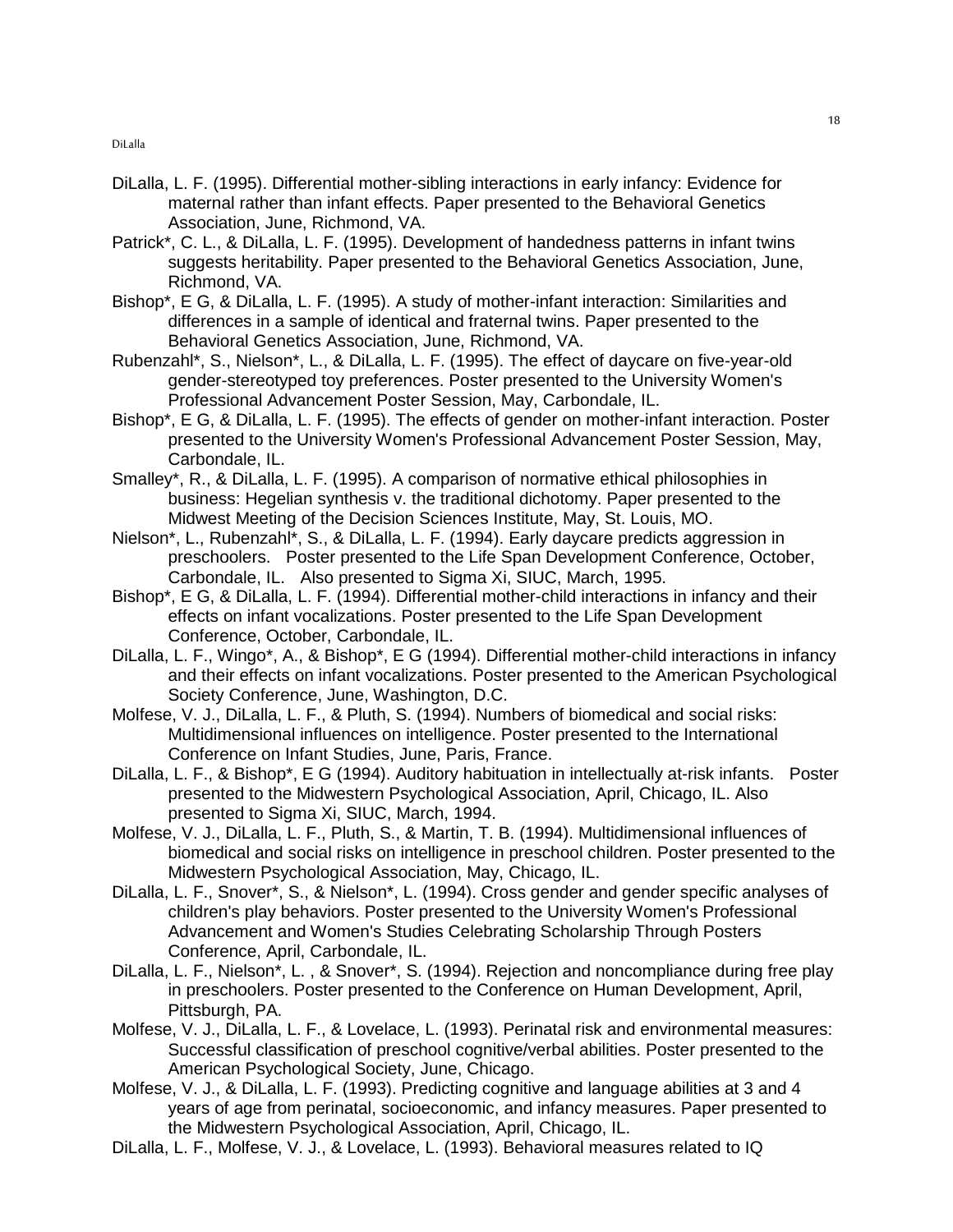performance in 5-year-olds. Poster presented to the Society of Research on Child Development, March, New Orleans, LA. Also presented to Sigma Xi, SIUC, March, 1993.

- Corley, R., Robinson, J., & DiLalla, L. F. (1993). Genetic and common environmental influences on behavioral inhibition in infancy and early childhood. Poster presented to the Society of Research on Child Development, March, New Orleans, LA.
- Falligant\*, E. L., & DiLalla, L. F. (1993). Application of an augmented index of behavioral inhibition in toddler twins. Poster presented to the Life Span Development Conference, March, 1993, Carbondale, IL. Also presented to Sigma Xi, SIUC, March, 1993.
- DiLalla, L. F., Molfese, V. J., & Denis, T. (1993). Examination of the developmental course of behavioral problems at 4 and 5 years as a function of perinatal risk status. Poster presented to the Life Span Development Conference, March, Carbondale, IL. Also presented to Sigma Xi, SIUC, March, 1993.
- Molfese, V. J., DiLalla, L. F., & Lovelace. (1993). Perinatal, home environment, and infant measures as successful predictors of preschool cognitive and verbal abilities. Poster presented to the Life Span Development Conference, March, Carbondale, IL. Also presented to Sigma Xi, SIUC, March, 1993.
- DiLalla, L. F. (1992). Sibling environment and genetic effects on peer play inhibition in 24- and 36-month-old twins. Paper presented to the International Conference on Infant Studies, May, Miami, FL.
- DiLalla, L. F., & Molfese, V. J. (1992). Home environment and perinatal risk as predictors of preschool IQ. Poster presented to the International Conference on Infant Studies, May, Miami, FL.
- DiLalla, L. F. (1991). Sibling interaction effects on inhibition in twins in a peer play situation. Paper presented to the Behavior Genetics Association, June, St. Louis, MO.
- Bishop\*, E G, Cherny, S. S., DiLalla, L. F., & Fulker, D. W. (1991). The infant Visual Expectation Paradigm as a predictor of adult IQ: The Twin Infant Project. Poster presented to the Behavior Genetics Association, June, St. Louis, MO.
- Cherny, S. S., Bishop\*, E G, Williams, N. D., DiLalla, L. F., & Fulker, D. W. (1991). Infant predictors of adult IQ: A study of infant twins and their parents. Poster presented to the Behavior Genetics Association, June, St. Louis, MO.
- DiLalla, L. F. (1991). Longitudinal and behavior genetic analyses of inhibition from 14 to 36 months: The MacArthur Longitudinal Twin Study. Paper presented to the Society for Research on Child Development Meetings, April, Washington.
- DiLalla, L. F., Kagan, J., & Reznick, S. J. (1990). Stability of inhibition measures in infancy. Poster presented to the International Conference on Infant Studies, April, Montreal, Quebec.
- DiLalla, L. F., & Fulker, D. W. (1990). The Infant Behavior Record as a predictor of later IQ. Poster presented to the International Conference on Infant Studies, April, Montreal, Quebec.
- Rhea, S. A., DiLalla, L. F., & Cardon, L. R. (1990). The Colorado Adoption Project: Longitudinal and genetic analyses of the Infant Behavior Record. Poster presented to the Behavior Genetics Association meeting, Aussois, France.
- DiLalla, L. F., & Gottesman, I. I. (1989). Early predictors of delinquency and adult criminality. Poster presented to the Society for Research in Child Development, Kansas City, Missouri.
- DiLalla, L. F., & Fulker, D. W. (1989). Infant measures as predictors of later IQ: The Twin Infant Project (TIP). Paper presented to the Behavior Genetics Association meeting, Charlottesville, Virginia.
- DiLalla, L. F., Fulker, D. W., & Thompson, L. A. (1989). An anticipation paradigm as a measure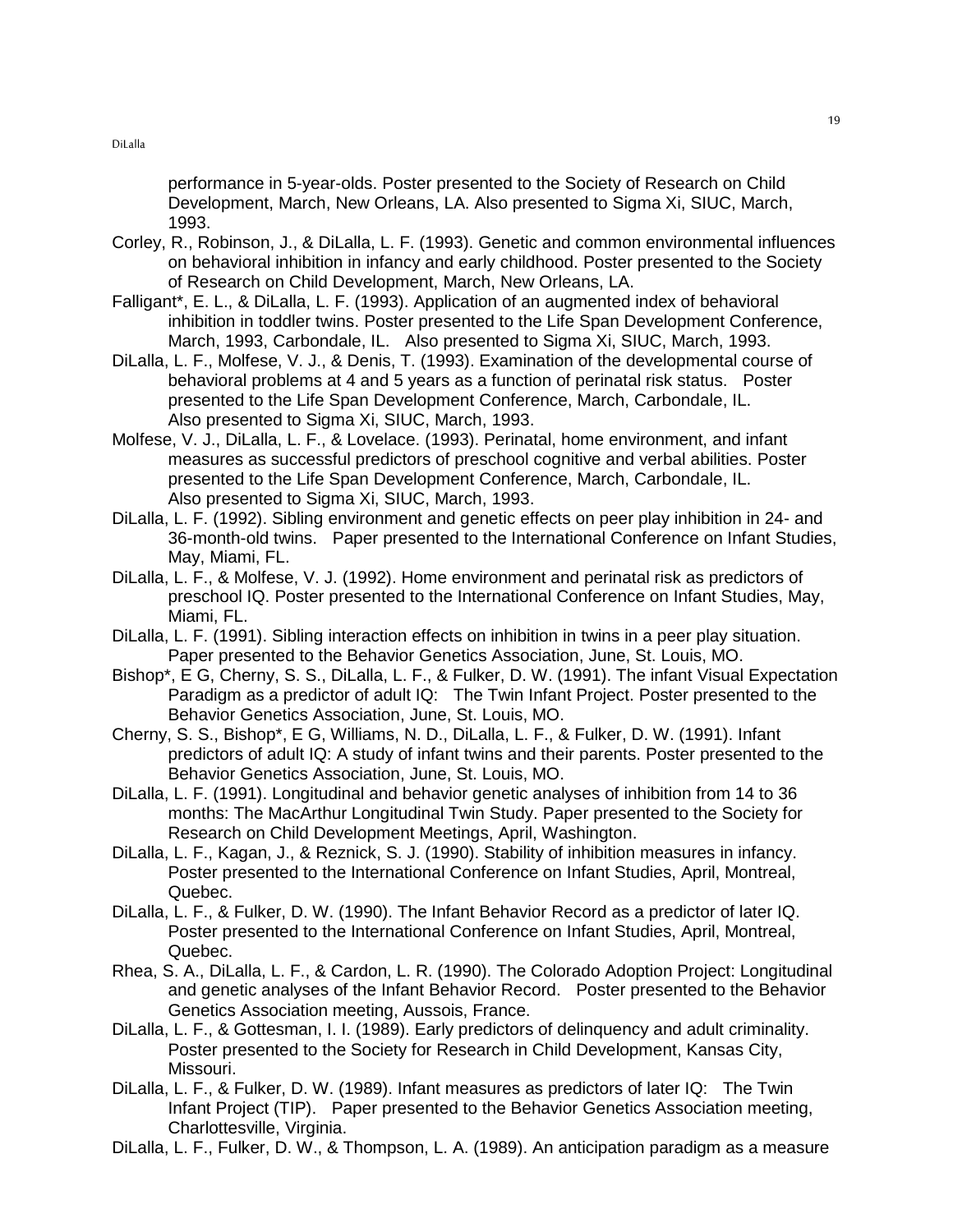of infant intelligence. Poster presented to the Society for Research in Child Development, Kansas City, Missouri.

- DiLalla, L. F., & Fulker, D. W. (1988). Cognitive and personality variables relating to school readiness. Poster presented to the Developmental Psychobiology Research Group Retreat, Estes Park, Colorado.
- DiLalla, L. F., & Gottesman, I. I. (1987). Forecasting transitions from delinquency to criminality: Resurrection of the Hathaway-Monachesi data set. Paper presented to the Behavior Genetics Association meeting, Minneapolis, Minnesota.
- DiLalla, L. F., & Watson, M. W. (1985). Differentiation of fantasy and reality in preschoolers. Poster presented to the Society for Research in Child Development, Toronto, Canada.
- Fisher, L. A. (1981). Differentiation between fantasy and reality in preschoolers. Paper presented to the Greater Boston Undergraduate Psychological Research Paper Conference, Newton, MA, and at the Massachusetts Psychological Association, Boston, MA.

## Teaching Experience

Southern Illinois University (1992-Present):

#### Medical School: 2000-present:

**Lifestyle Modification Changes** resource session and mini cases: author, coordinator, and expert tutor

**Child Development** resource session

**Prenatal Development** resource session

**Child Development/ Growth Failure** mini cases: author and expert tutor

**Gay/Lesbian/Bisexual Discussion Panel** and resource session

## Coordinator and facilitator: **Patient/Physician Relationships (PPR) Small Group Discussion Sessions**

Behavioral Sciences coordinator for CRR and ERG units

**Tutor**, CRR and SSB units

Physiology Department graduate seminar lecture: **Procedures and Ethics for Human Subjects Research**

Mentor, Summer Enrichment research position, summers 2005, 2009, 2010, 2011 1992-2000:

 Curriculum Coordinator for Behavioral and Social Sciences, School of Medicine Coordinator and Instructor, Behavioral and Social Sciences: **Overview Series** Coordinator and Instructor, School of Medicine:

**Sequence I Physician Mentor Experiences**

## **Empathy Small Group Discussion Sessions**

Modules to medical students, Instructor:

**Infant Development Child Development Genetics of Behavior Determinants of Gender Disease Prevention Psychosocial Predictors of Coronary Heart Disease Community Health Depression and Schizophrenia Anxiety Disorders Defense Mechanisms**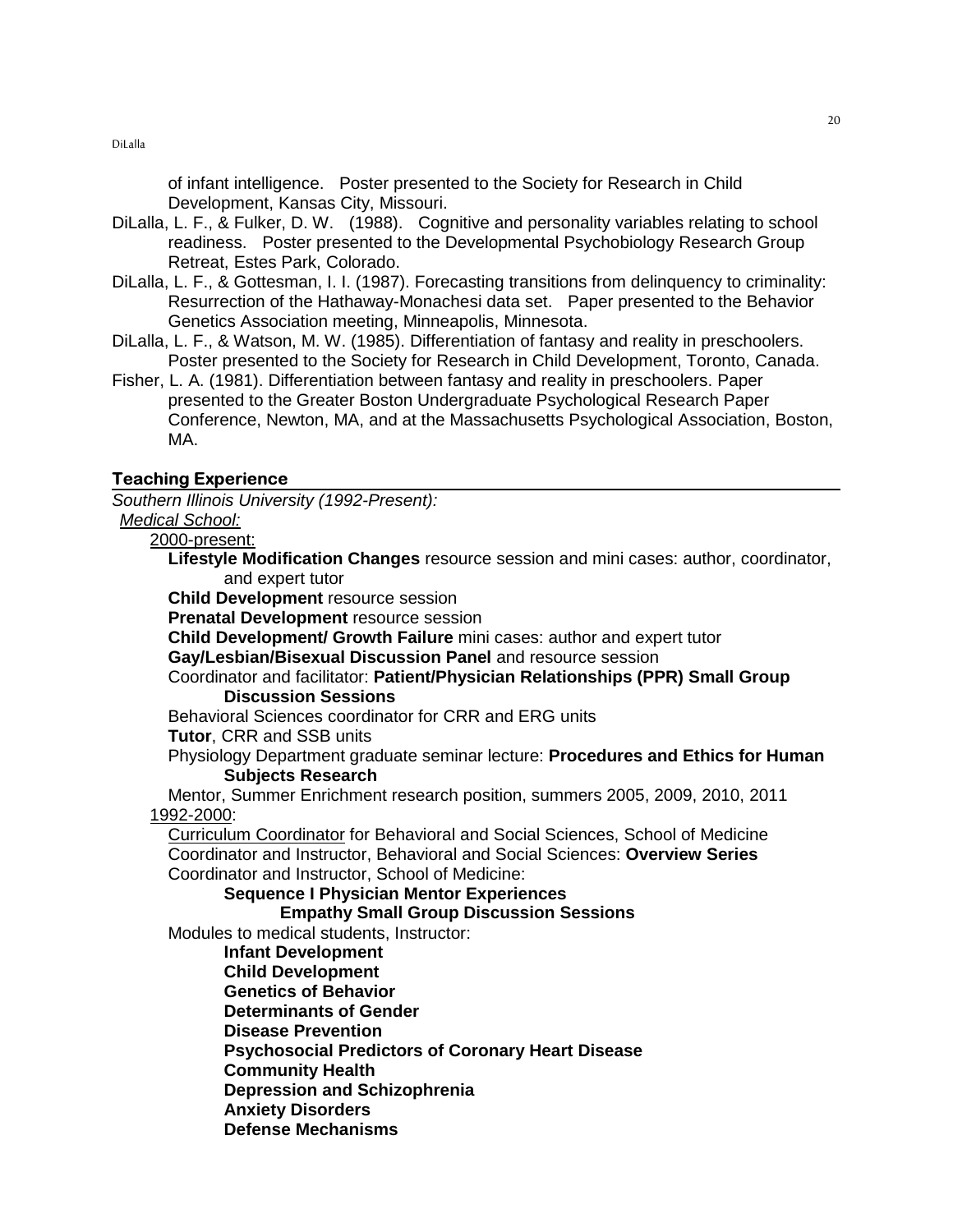#### Psychology Department - Instructor:

| 2007, 2009, 2012                                  | Social Development (Psyc 552) graduate seminar                                                                                                                           |
|---------------------------------------------------|--------------------------------------------------------------------------------------------------------------------------------------------------------------------------|
| 2004, 2006, 2014                                  | <b>Advanced Topics in Developmental Psychology (Psyc 491)</b><br>undergraduate and graduate seminar                                                                      |
| 1998, 1999, 2001, 2003,<br>2005, 2008, 2010, 2013 | Behavioral Genetics (Psyc 451) undergraduate and graduate<br>lecture class                                                                                               |
| 1994, 1996, 2000, 2002                            | <b>Structural Equation Modeling (Psyc 529) graduate seminar</b>                                                                                                          |
| 1992, 1993, 1995, 1997                            | Child Psychology (Psyc 301) undergraduate lecture class                                                                                                                  |
| 1992 - present                                    | Preprofessional Training (Psyc 597), Individual Project (Psyc<br>391/392), Brain & Cognitive Sciences Proseminar series (Psyc<br>589), Research in Psychology (Psyc 593) |
| 1994, 2007                                        | <b>Readings in Developmental Psychology (Psyc 590)</b>                                                                                                                   |
| University of Colorado:<br>1989                   | <b>Behavioral Genetics, Instructor</b>                                                                                                                                   |
| University of Virginia:<br>1985<br>1984, 1985     | <b>Experimental Psychology, Instructor Substitute</b><br><b>Experimental Psychology, Laboratory Instructor</b>                                                           |

#### Student Advisement

## Student Awards:

- **Bersted, K.** (Psychology Ph.D. student) Sigma Xi Rose and Essie Padgett Scholarship, SIUC, 2015, \$500.
- **McClelland, K.** (Psychology undergraduate) Research Enriched Academic Challenge (REACH) Award, (for undergraduate research project, DiLalla, chair) SIUC, 2015, \$1500.
- Willis, A. (Psychology undergraduate) 2015 Psycholoy Department McHose Award for thesis.
- **Constance, J.** (Psychology Ph.D. student) The Autism Program of Illinois Student Research Grant, 2015, \$2000.
- **Willis, A.** (Psychology undergraduate) Research Enriched Academic Challenge (REACH) Award, (for undergraduate research project, DiLalla, chair) SIUC, 2014, \$1500.
- **Jamnik, M.** (Psychology undergraduate) Psychology Department Robert C. Radke Leadership Award.
- **Gheyara, S.** (Psychology Ph.D. student) Sigma Xi Rose and Essie Padgett Scholarship, SIUC, 2013, \$500.
- **Klaver, J.** (Psychology Ph.D. student) Sigma Xi Rose and Essie Padgett Scholarship, SIUC, 2013, \$500.
- **Saylor, A.** (Psychology undergraduate) Psychology Honor Student Award, 2013.
- **Klaver, J.** (Psychology Ph.D. student) The Autism Program of Illinois Student Research Grant, 2012, \$1000.
- **Roundtree, R.** (Psychology undergraduate) SSRO Assistantship through McNair Scholars program, 2012-13.
- **Roundtree, R.** (Psychology undergraduate) 5<sup>th</sup> Place, McNair Scholars Summer Research Presentation, SIUC, July, 2012, \$50.
- **Mathias, J.** (Psychology Ph.D. student) Sigma Xi Rose and Essie Padgett Scholarship, SIUC, 2012, \$500.
- **Mathias, J.** (Psychology Ph.D. student) Outstanding Graduate Student Sigma Xi Poster (Mathias, Biebl, Gheyara, Long, & DiLalla), SIUC Sigma Xi Poster Session, April, 2011, \$50.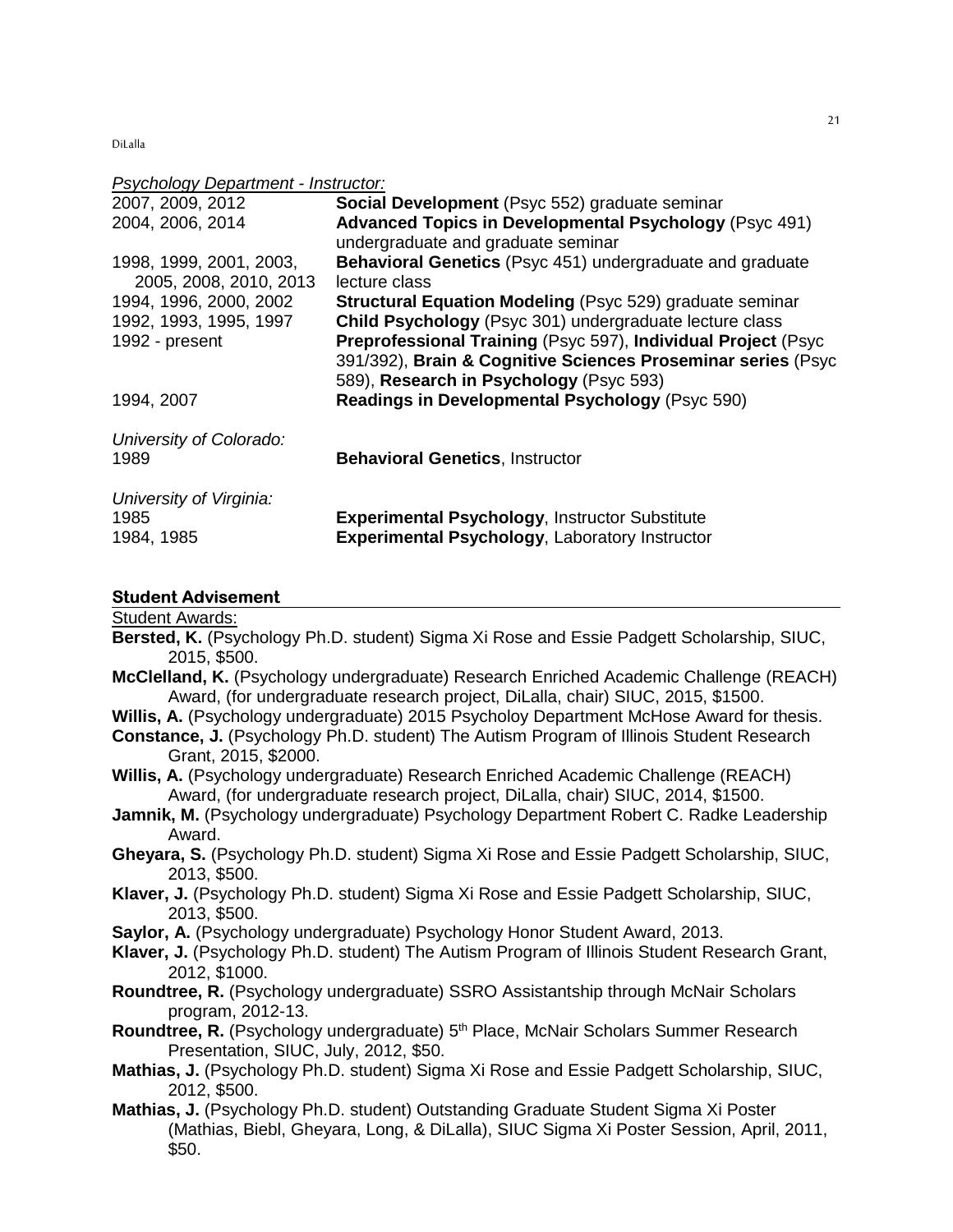- **Feller, C.** (First Year Medical Student) Mentored Professional Enrichment Experience summer scholarship, 2011, \$3000.
- **Biebl, S.W.J.** (Psychology Ph.D. student) Outstanding Dissertation (DiLalla, Chair), Dept. of Psychology, 2010.
- **Hoffman, K.B.** (Psychology Ph.D. student) Outstanding Dissertation (DiLalla, Chair), Dept. of Psychology, 2010.
- **Pitts, A.** (First Year Medical Student) Mentored Professional Enrichment Experience summer scholarship, 2010, \$3000.
- **Young, J.** (Psychology undergraduate) First Place, Undergraduate Research Forum, SIUC (DiLalla, faculty mentor), March, 2010, \$150.
- **Long, S.S.** (Psychology Ph.D. student) Sigma Xi Rose and Essie Padgett Scholarship, SIUC, 2010, \$500.
- **Biebl, S.W.** (Psychology Ph.D. student) Outstanding Graduate Student Sigma Xi Poster (Biebl, DiLalla, Davis, Lynch, & Shinn), SIUC Sigma Xi Poster Session, April, 2010, \$30.
- **Young, J.** (Psychology undergraduate) Gordon F. Pitz Research Award for Best Psychology Undergraduate Thesis (DiLalla, chair), March, 2010, \$200.
- **Young, J.** (Psychology undergraduate) Regional Research Award from Psi Chi for Midwestern Psychology Association conference submission (DiLalla, mentor), 2010, \$300.
- **Biebl, S.W.** (Psychology Ph.D. student) Outstanding Graduate Student Sigma Xi Poster (Biebl, Bell, & DiLalla), SIUC Sigma Xi Poster Session, April, 2009, \$50.
- **Long, S.S.** (Psychology Ph.D. student) Tri Delta Sorority Dissertation Scholarship, 2009, \$2500.
- **Davis, E.** (First Year Medical Student) Mentored Professional Enrichment Experience summer scholarship, 2009, \$3000.
- **Shinn, S.** (First Year Medical Student) Mentored Professional Enrichment Experience summer scholarship, 2009, \$3000.
- **Lynch, K.** (First Year Medical Student) Mentored Professional Enrichment Experience summer scholarship, 2009, \$3000.
- **Biebl, S.W.** (Psychology Ph.D. student) Sigma Xi Rose and Essie Padgett Scholarship, SIUC, 2009, \$500.
- **Young, J.** (Psychology undergraduate) Research Enriched Academic Challenge (REACH) Award, (for undergraduate research project, DiLalla, chair) SIUC, 2009, \$1500.
- **Bell, K.** (Psychology Ph.D. student) Sigma Xi Rose and Essie Padgett Scholarship, SIUC, 2008, \$500.
- **Wonderlich, S.** (Psychology Ph.D. student) Outstanding Graduate Student Sigma Xi Poster (Wonderlich & DiLalla), SIUC Science Day Sigma Xi Poster Session, April, 2008, \$50.
- **Butera, K.** (Psychology undergraduate) People's Choice Award, Undergraduate Research Forum, SIUC (DiLalla, faculty mentor), April, 2008.
- **Bell, K.** (Psychology Ph.D. student) National Sigma Xi Grants-in-Aid Research Award for her dissertation project (DiLalla, mentor), 2007, \$500.
- **Butera, K.** (Psychology undergraduate) Research Enriched Academic Challenge (REACH) Award, (for undergraduate research project, DiLalla, chair) SIUC, 2007, \$1500.
- **Butera, K.** (Psychology undergraduate) Outstanding Undergraduate Sigma Xi Poster (Butera, Phillips, Elam, & DiLalla), SIUC Science Day Sigma Xi Poster Session, April, 2007, \$60.
- **Bell, K.** (Psychology Ph.D. student) Outstanding Graduate Student Sigma Xi Poster (Bell, Wonderlich, Sigler, & DiLalla), SIUC Science Day Sigma Xi Poster Session, April, 2007, \$60.
- **Young, W.** (Psychology undergraduate) Regional Research Award from Psi Chi for Midwestern Psychology Association conference submission (DiLalla, mentor), 2007, \$300.
- **Tolar, E.L.** (Psychology undergraduate) Research Enriched Academic Challenge (REACH) Award, (for undergraduate thesis, DiLalla, chair) SIUC, 2006, \$1500.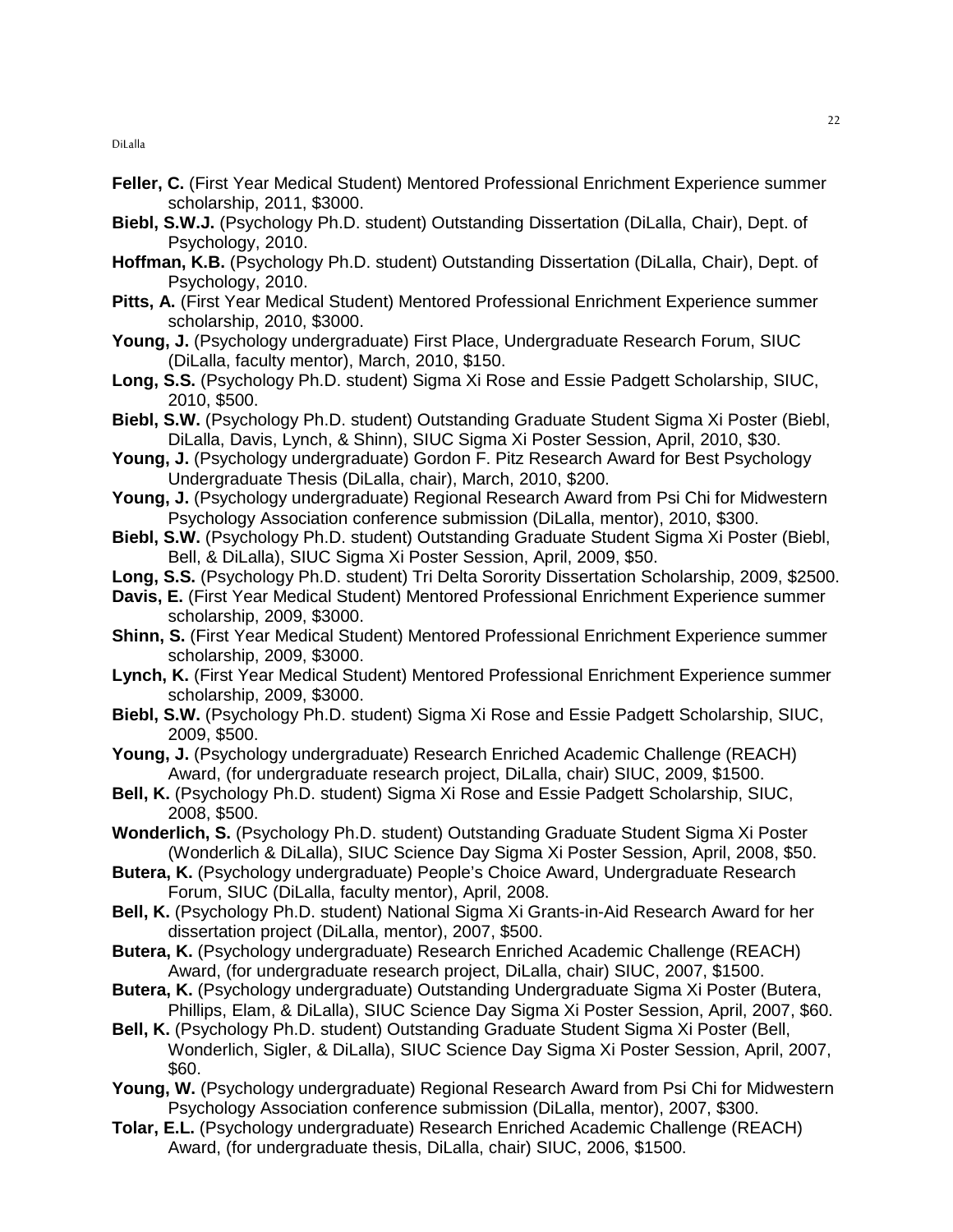- **Tolar, E.L.** (Psychology undergraduate) Sigma Xi Outstanding Undergraduate Poster (Tolar, Mullineaux, Chandler, & DiLalla), SIUC Science Day Sigma Xi Poster Session, April, 2006, \$50.
- **Mullineaux, P.** (Psychology Ph.D. student) Sigma Xi Rose and Essie Padgett Scholarship, SIUC, 2006, \$500.
- **Wright-Phillips, M.** (Psychology undergraduate) Honorable mention, 2005 Undergraduate Research Forum, SIUC (DiLalla, faculty mentor), April, 2005.
- **Wright-Phillips, M.** (Psychology undergraduate) Gordon F. Pitz Research Award for Best Psychology Undergraduate Thesis (DiLalla, chair), March, 2005, \$200.
- **Respass, J.** (Psychology undergraduate) Gordon F. Pitz Research Award for Best Psychology Undergraduate Thesis (DiLalla, chair), March, 2004, \$200.
- **Mullineaux, P.** (Psychology Ph.D. candidate) Best Overall Sigma Xi Poster (Mullineaux & DiLalla), SIUC Science Day Sigma Xi Poster Session, March, 2004, \$50.
- **Wright-Phillips, M.** (Psychology undergraduate) Outstanding Undergraduate Sigma Xi Poster (Wright-Phillips, Mullineaux, & DiLalla), SIUC Science Day Sigma Xi Poster Session, March, 2004, \$25.
- **Wright-Phillips, M.** (Psychology undergraduate) Undergraduate Research/Creative Activity Award, (for undergraduate thesis, DiLalla, chair) SIUC, 2004, \$1500.
- **Respass, J.** (Psychology undergraduate) Research Enriched Academic Challenge (REACH) Award, (for undergraduate thesis, DiLalla, chair) SIUC, 2003, \$1500.
- **Marcus, J.** (Psychology undergraduate) Third place for undergraduate research poster in Behavioral Sciences at the Sigma Xi National Honor Society conference, November, 2002, Galveston, TX.
- **Marcus, J.** (Psychology undergraduate) Research Enriched Academic Challenge (REACH) Award, (for undergraduate thesis, DiLalla, chair) SIUC, 2001, \$1500.
- **Gehlbach, L. N.** (Psychology Ph.D. candidate) Sigma Xi Rose and Essie Padgett Scholarship, SIUC, 2000, \$100.
- **Gehlbach, L. N.** (Psychology Ph.D. candidate) Outstanding Dissertation status (DiLalla, chair), Psychology Department, SIUC, 2000.
- **Bishop, E G** (Psychology Ph.D. candidate) 1998 IPAT Student Research Competition Award for Bishop and DiLalla (1998), Infant Behavior and Development.
- **Bishop, E G** (Psychology Ph.D. candidate) Outstanding Dissertation status (DiLalla, chair), Psychology Department, SIUC, 1998.
- **Bishop, E G** (Psychology Ph.D. candidate) Henry A. Murray Dissertation Award, (DiLalla, chair) Henry A. Murray Research Center, Radcliffe, 1997-1998.

# Served on student committees:

Undergraduate honors (Chair and advisor):

 K. McClelland (2016) A. Willis (2015) A. Saylor (2013) E. Hollis (2011) K. Otto (2010) J. Young (2010) K. Butera (2008) J. Schmidt (2008) E. Tolar (2007) J. Respass (2004) J. Marcus (2002) B. Bowers (1996) T. Hobbs (1994)

W. Young (2006) M. Wright-Phillips (2005) M. Warner (1997) K. Kreuder (1997)

 Other undergraduate project advising (Chair and advisor): Bridges: K. Denney-McClelland (2014-2015)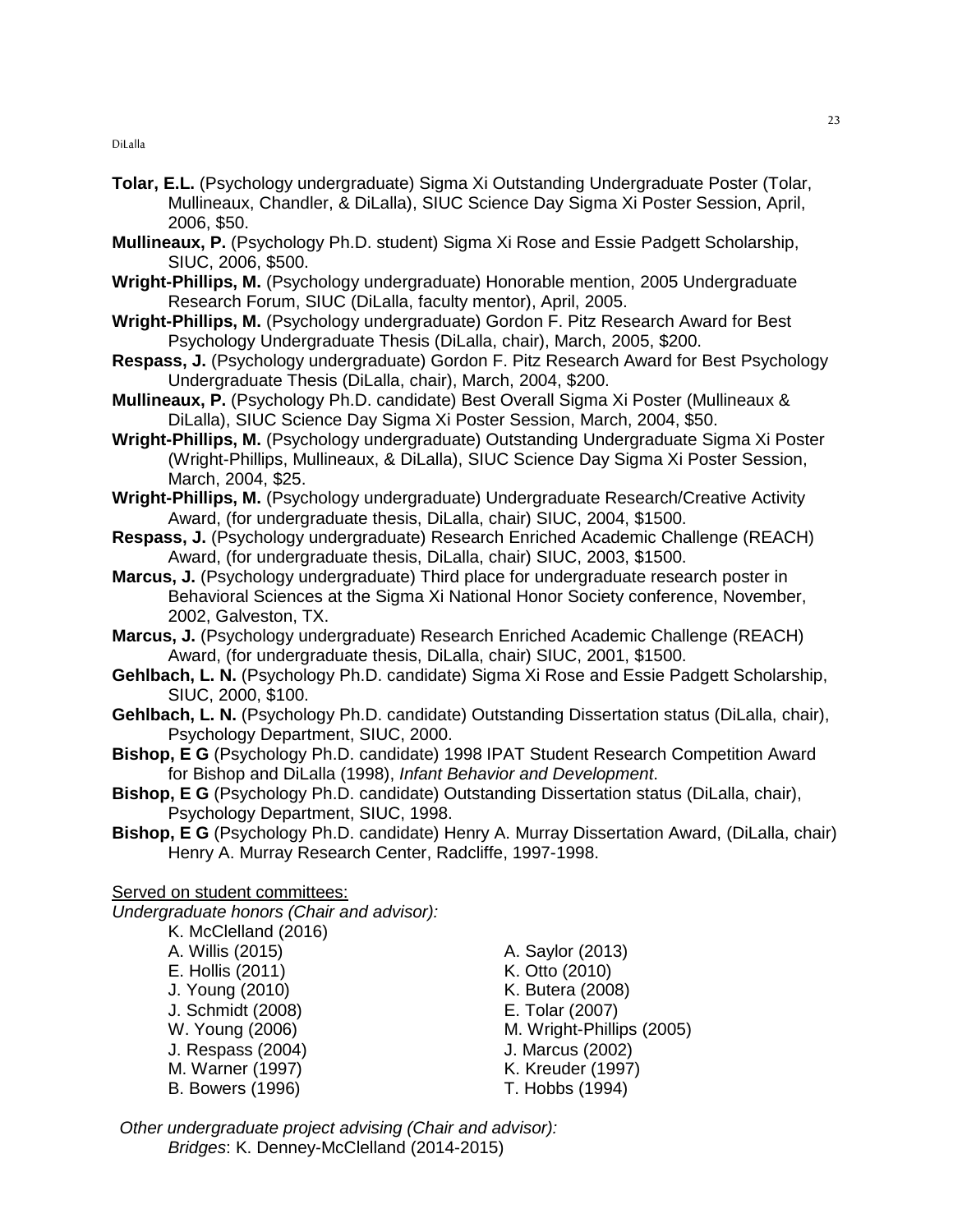#### McNair Scholars: R. Roundtree (2012-2013)

#### Medical student freshman projects:

Summer research: C. Feller (2011) A. Pitts (2010) E. Davis (2009) S. Shinn (2009) K. Lynch (2009) N. Dixon (2005) Honors: M. Bittle, K. Majcina, & S. Stratmann (1994)

#### Masters Theses:

M. McCrary (Psych, current) M. Bobo (Psych, 2015) R. Barner (Psych, 2012) A. Curewitz (Psych, 2013) S. Gheyara (Psych, 2011) A. Palo (Psych, 2012) J. Mathias (Psych, 2010) E. Koch (Psych, 2010) S. Wonderlich (Psych., 2007) A. Burke (Psych, 2010) S. Long (Psych., 2008) <br>
A. Molnar (Psych., 2008) K. Elam (Psych., 2007) L. Kise (Psych, 2010) N. Nadeau (Psych., 2005) A. LaMacchia (Psych., 2007) P. Mullineaux (Psych., 2003) K. Bell (Psych., 2006) S. Jones (Psych., 1999) R. Pickett (Psych., 2004) E G Bishop (Psych., 1995) A. Service (Psych., 2002) Dissertations: Chair: Chair: Chair: Committee Member: K. Bersted (Psych, current) S. Parks (Psych., current) R. Barner (Psych, 2015) S. Dyer (Psych., current) A. Palo (Psych, 2015) D. LaBarge (Psych., 2014) J. Klaver (Psych, 2014) M. Nichols (Psych., 2012) J. Mathias (Psych., 2012) P. Chakravarti (Psych., 2012) S. Biebl (Psych., 2011) A. Molnar (Psych., 2012) S. Long (Psych., 2011) S. Johnson (Educ. Admin., 2011) K. Bell (Psych., 2010) K. Elam (Psych., 2010) P. Mullineaux (Psych., 2006) H. Fang (Marketing, 2009) D. Fox (Psych., 2003) The M. Abebe (Marketing, 2008) L. Gehlbach (Psych., 2000) K. Phongkusolchit (Marketing, 2007) E G Bishop (Psych., 1998) R. McClure (Marketing, 2006) K. Gorgens (Co-chair, Psych., 1998) L. Mullens (Management, 2005)

Chair: Chair: Committee Member:

- 
- K. Bersted (Psych, 2013) J. Sayer (MFA, Art & Design, 2015)
	-
	-
	-
	-
	-
	-
	-
	-
	-
	-
	- A. Cheng (Psych., 2000)
	- J. Woodward (Psych, 1998)
	- M. Meade (Psych., 1998)
	- D. Bunce (Psych., 1996)
	- C. Patrick (Psych., 1994)
	- M. Heaton (Psych., 1996)
	- S. Pluth (Psych., 1995)

- J. Constance (Psych, current) Z. Brewer (Ed Admin & Higher Ed, current)
	-
	-
	-
- S. Gheyara (Psych., 2014) C. Hamilton (Higher Ed & Admin, current)
	-
	-
	-
	-
	-
	-
	-
	-
	-
	-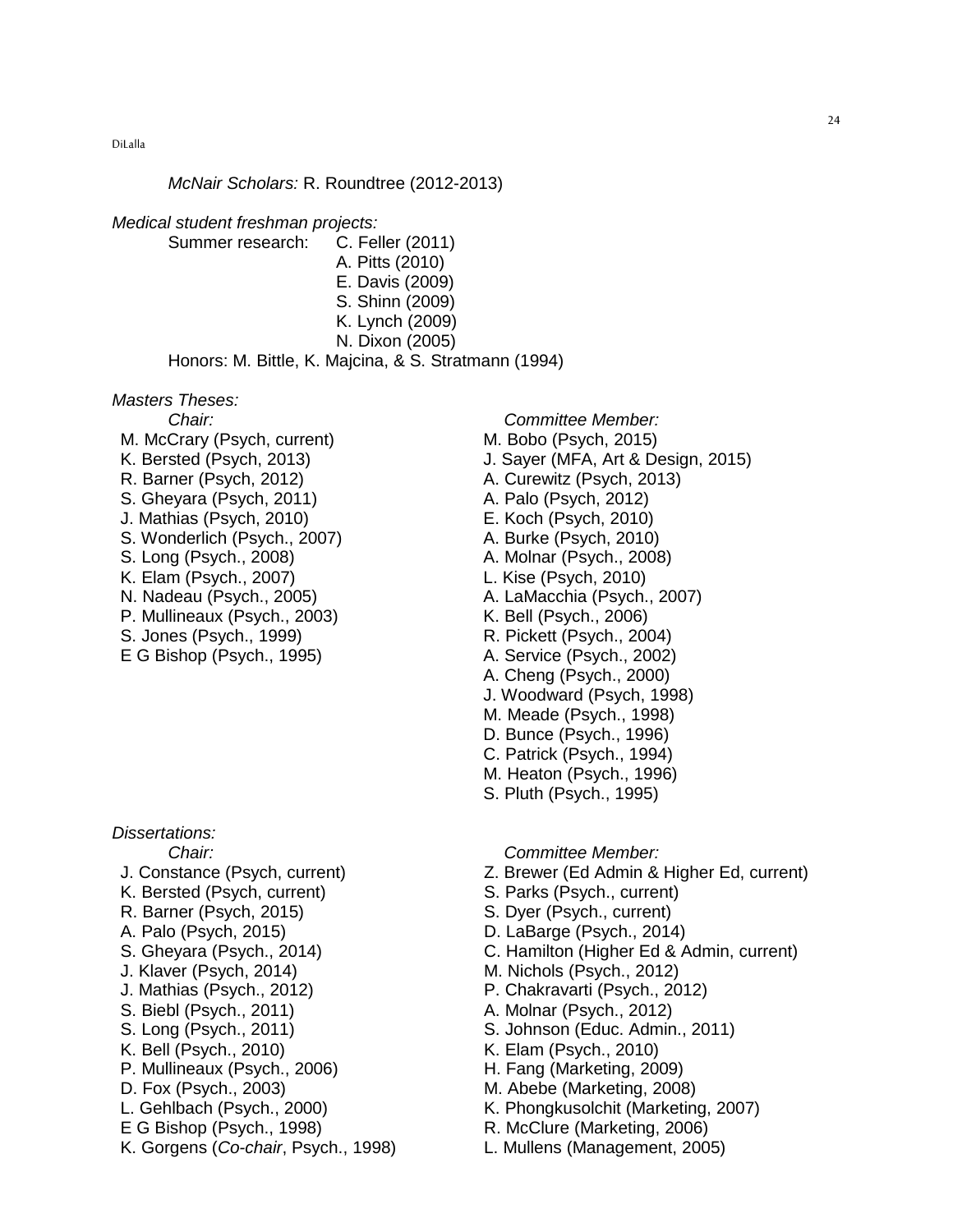Service

- D. Wallis (Psych., 1998) A. Service (Psych., 2005)
	- P. Jiang (Management, 2001)
	- R. Iyer (Management, 2001)
	- R. Smalley (Management, 1998)
	- C. Patrick (Psych., 1997)
	- R. Patnayakuni (Management, 1996)
	- A. Wingo (Ed. Psych., 1996)
	- G. Bhatt (Management, 1996)
	- T. Ravichandran (Management, 1996)

| <b>COMMUNITY SERVICE:</b> |                                                                                                                   |
|---------------------------|-------------------------------------------------------------------------------------------------------------------|
| 2015                      | Judged graduate students science presentations, SIU.                                                              |
| 2015                      | Judged State Science Fair, May, SIU.                                                                              |
| 2005-2014                 | Member, Institutional Review Board, Southern Illinois Health (SIH)                                                |
| 2008-2013                 | Lifesavers Board of Directors member (Teen suicide prevention program)                                            |
| 2009                      | Presented to the Science Café on twins and cloning ethics                                                         |
| 2009                      | Judged Illinois Junior Science and Humanities Symposium State paper<br>presentations                              |
| 2008-2009                 | Mentored high school student from Valley Central High School, New York<br>for all-year psychology science project |
| 2007-2009                 | Secretary, Carbondale Community High School Band Boosters                                                         |
| 2006, 2010, 2011          | Hosted a high school student for a job-shadowing experience                                                       |
| 2005-06, 2010, 2013       | Judged Regional Science Fair, SIUC                                                                                |
| 2002-2007                 | Judged State Science Fair, May, University of IL, Urbana-Champaign                                                |
| 1996; 1998; 2000-         | Conducted laboratory session for Illinois Junior Science and Humanities                                           |
| 04; 2006<br>1994-2003     | Symposium<br>Aide at Unity Point School                                                                           |
| 1994; 1997; 1998          | Mentored junior high student in lab for summer experience under                                                   |
|                           | "Precollege Research Opportunities for Biomedical Education: PROBE for                                            |
|                           | Knowledge", funded by the Howard Hughes Medical Institute (PI: James                                              |
| 1997                      | S. Ferraro)                                                                                                       |
|                           | Evaluated science fair papers for Illinois Junior Science and Humanities<br>Symposium high school students        |
| 1996                      | Presented lecture on behavioral genetics to Honors Biology class at                                               |
|                           | Carbondale High School                                                                                            |
| 1996                      | Co-organized and co-presented 2 3-day camp sessions at SIUC for high<br>school girls interested in science        |
| 1995                      | Tutored at Carbondale Community High School Science Fair Workshop                                                 |
| 1993-95                   | Judged junior high school science fair                                                                            |
| 1992; 1994-96             | Psychology workshop for junior high school girls, "Expanding Your                                                 |
|                           | Horizons in Math and Science", SIUC, NSF Science Fair Workshop                                                    |
| 1992-96                   | Tutored junior high school students on science fair projects                                                      |

# **UNIVERSITY SERVICE/COMMITTEES:**

| 2013-present | Research and Scholarly Activity Committee, Dept. of Family & |
|--------------|--------------------------------------------------------------|
|              | <b>Community Medicine</b>                                    |
| 2005-present | Year One Curriculum Committee, School of Medicine            |
| 2013-present | <b>SIUC Research Compliance Oversight Committee</b>          |
| 2001-present | Review MPEE applications for SOM                             |